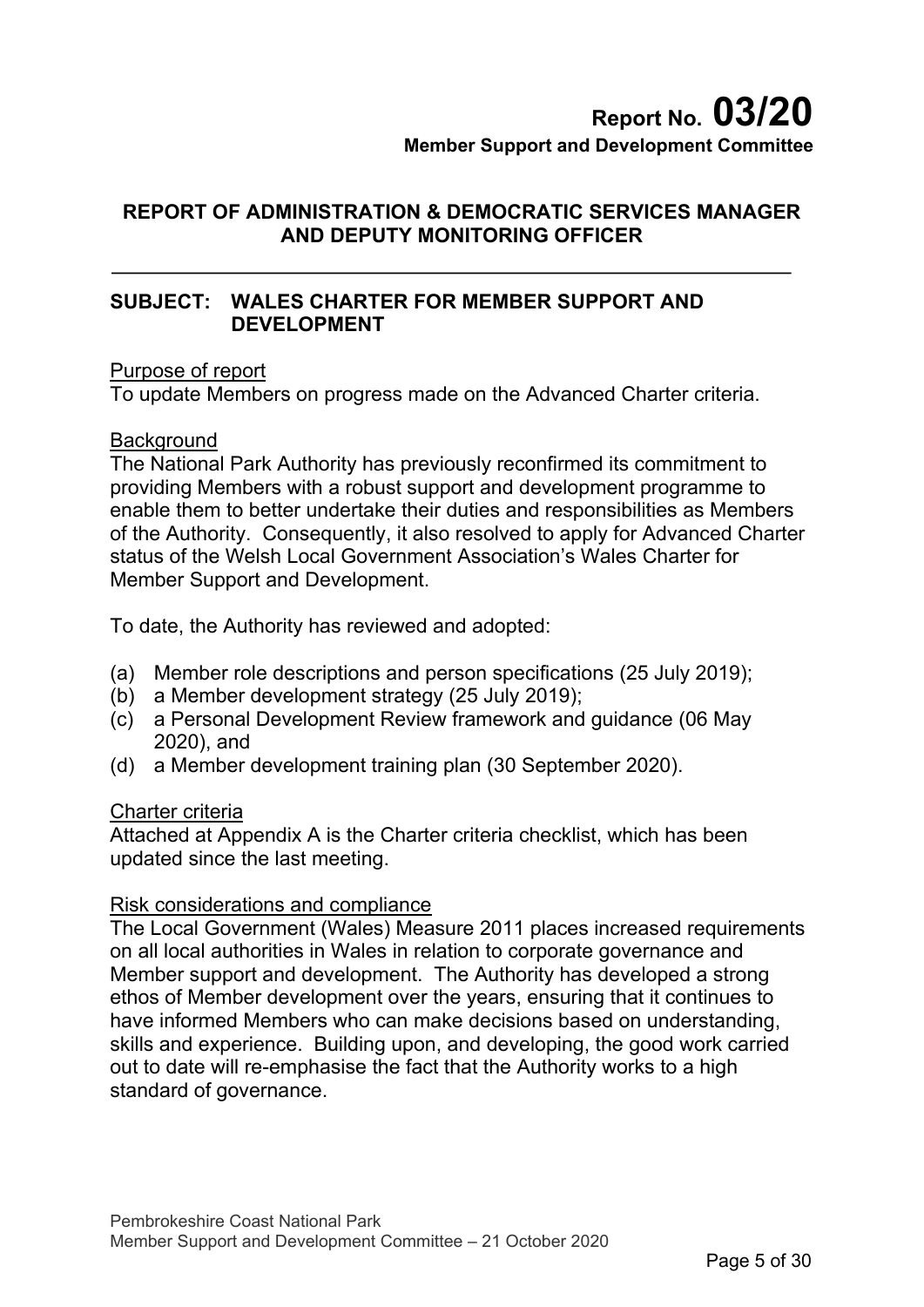## **RECOMMENDATION:**

**That Members note the attached criteria document and determine what additional steps need to be taken to make a submission to the Welsh Local Government Association for Advanced Charter status.** 

*(For further information, please contact Janet Evans, Administration & Democratic Services Manager and Deputy Monitoring Officer by e-mailing janete@pembrokeshirecoast.org.uk)* 

*Author: Janet Evans, Administration & Democratic Services Manager and Deputy Monitoring Officer*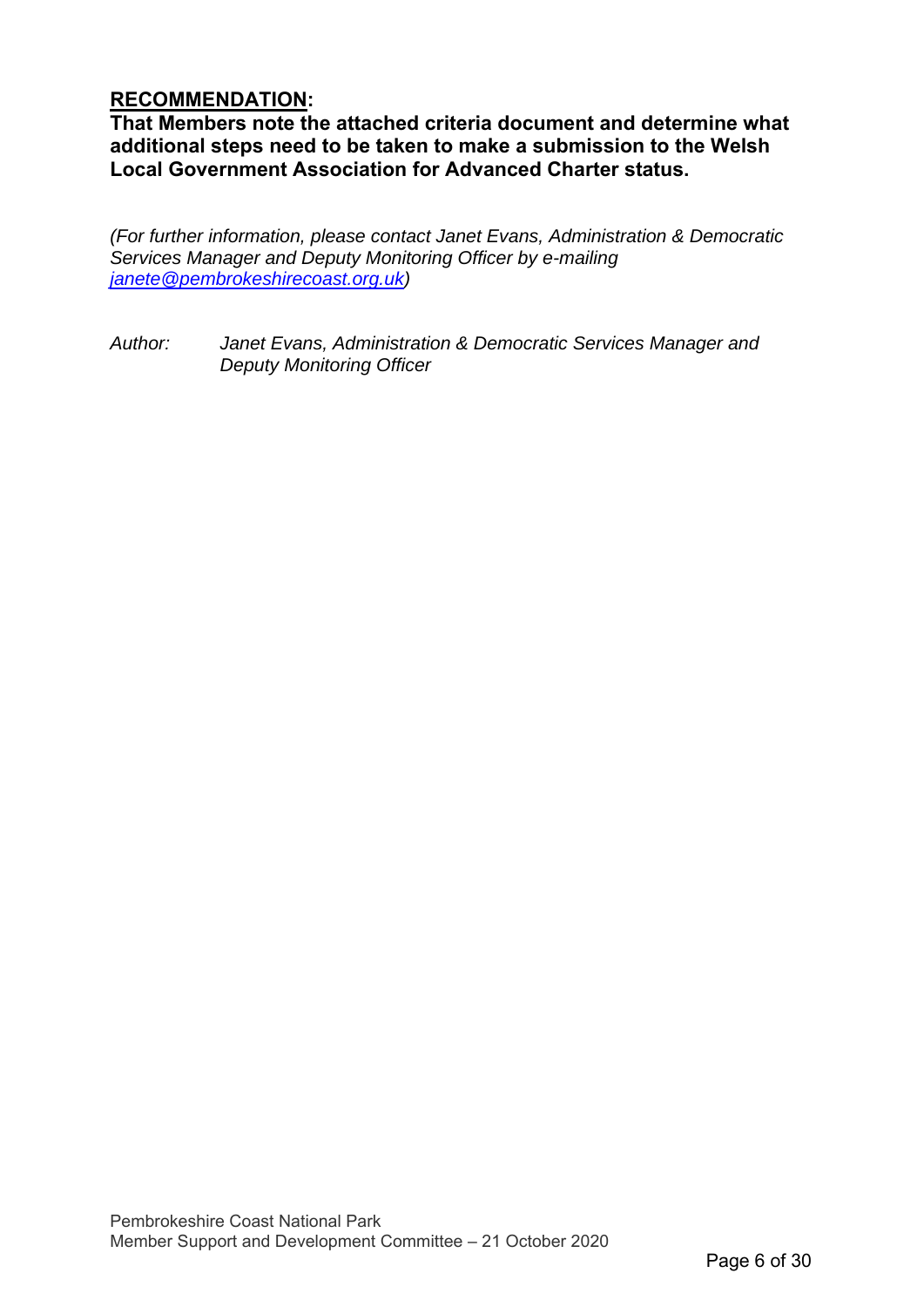| <b>Criterion</b>                     | <b>Charter</b><br><b>Requirement</b>           | <b>Charter Expansion</b><br>and Clarification | <b>Advanced Charter</b><br><b>Requirements</b> | <b>Description of</b><br>authority approach<br>and actions | <b>Additional work</b><br>required to<br>achieve this<br>criterion |  |  |  |  |
|--------------------------------------|------------------------------------------------|-----------------------------------------------|------------------------------------------------|------------------------------------------------------------|--------------------------------------------------------------------|--|--|--|--|
| A. Member Roles and Responsibilities |                                                |                                               |                                                |                                                            |                                                                    |  |  |  |  |
| 1. Members are                       | Role descriptions are                          | What does adopted                             | Role descriptions are                          | Draft suite of role                                        |                                                                    |  |  |  |  |
| supported with role                  | adopted for the:                               | mean?                                         | available for all                              | descriptions (RD)                                          |                                                                    |  |  |  |  |
| descriptions.                        | Chair of the                                   | Role descriptions exist                       | Members covering all                           | agreed by Member                                           |                                                                    |  |  |  |  |
|                                      | Authority                                      | and have been                                 | aspects of their role.                         | Support and                                                |                                                                    |  |  |  |  |
|                                      | Vice Chair of the<br>$\bullet$                 | formally adopted for                          |                                                | Development                                                |                                                                    |  |  |  |  |
|                                      | Authority                                      | all the roles listed.                         | Members are                                    | Committee (MSDC) on                                        |                                                                    |  |  |  |  |
|                                      | <b>Committee Chairs</b><br>$\bullet$           |                                               | undertaking the                                | 08 May 2019 and                                            |                                                                    |  |  |  |  |
|                                      | Member of the<br>$\bullet$                     | There is no need at                           | responsibilities                               | adopted by National                                        |                                                                    |  |  |  |  |
|                                      | Authority                                      | this level for Members                        | described in the role                          | Park Authority (NPA)                                       |                                                                    |  |  |  |  |
|                                      | Chair of the<br>$\bullet$                      | to evidence that they                         | descriptions.                                  | on 25 July 2019                                            |                                                                    |  |  |  |  |
|                                      | <b>Standards</b>                               | perform the roles                             |                                                | following Members'                                         |                                                                    |  |  |  |  |
|                                      | Committee                                      | outlined in the                               | Role descriptions                              | suggested additions.                                       |                                                                    |  |  |  |  |
|                                      | Chair of the<br>$\bullet$                      | descriptions but they                         | inform the PDR                                 |                                                            |                                                                    |  |  |  |  |
|                                      | Planning                                       | should understand                             | process. Every                                 | Each RD outlines all                                       |                                                                    |  |  |  |  |
|                                      | Committee                                      | what their role is and                        | Member has a role                              | aspects of that                                            |                                                                    |  |  |  |  |
|                                      | Member of the<br>$\bullet$<br><b>Standards</b> | what is expected of<br>them.                  | description which<br>matches what they do.     | Member's role.                                             |                                                                    |  |  |  |  |
|                                      | Committee                                      |                                               | Including guidance for                         | Role description and                                       |                                                                    |  |  |  |  |
|                                      | Member of the<br>$\bullet$                     | What can be defined                           | Members of a working                           | protocol for Members                                       |                                                                    |  |  |  |  |
|                                      | Planning                                       | as a role description?                        | or task and finish                             | serving on outside                                         |                                                                    |  |  |  |  |
|                                      | Committee                                      |                                               | $group - not a role$                           | bodies included in this                                    |                                                                    |  |  |  |  |
|                                      | Chairs of the<br>$\bullet$                     | See                                           | description as such                            | suite.                                                     |                                                                    |  |  |  |  |
|                                      | Performance and                                | • the WLGA model                              | but some information                           |                                                            |                                                                    |  |  |  |  |
|                                      | Scrutiny                                       | role descriptions                             | to help Members                                | Planning Code of Good                                      |                                                                    |  |  |  |  |
|                                      | committees as                                  | for Welsh                                     | understand what is                             | Practice adopted,                                          |                                                                    |  |  |  |  |
|                                      | applicable                                     | Authorities, and                              | expected of them.                              | which sits alongside                                       |                                                                    |  |  |  |  |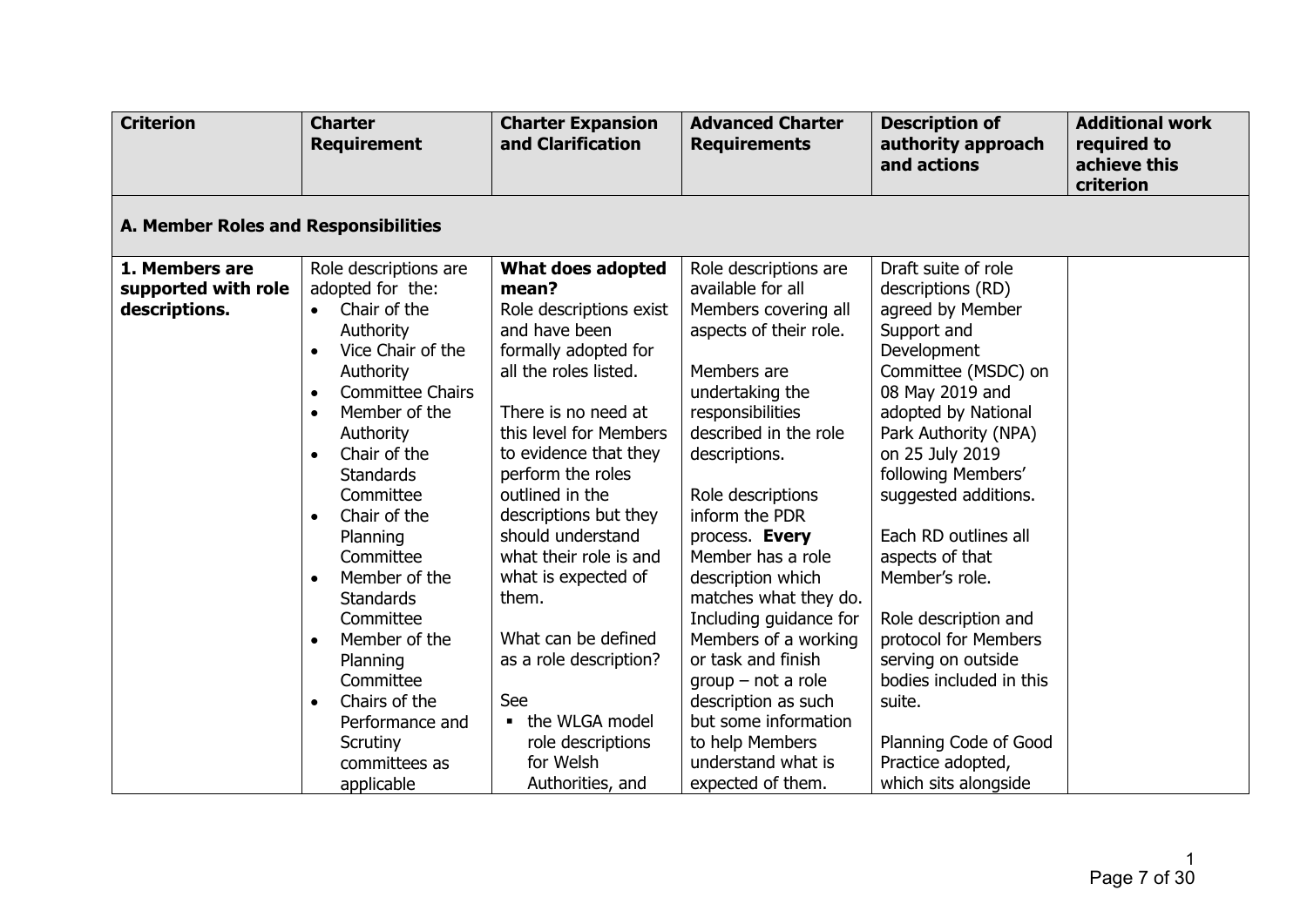| <b>Criterion</b> | <b>Charter</b><br><b>Requirement</b>                                                                                                                                                               | <b>Charter Expansion</b><br>and Clarification                                                                                                                                                                                                                                                                                                                                                                                                                                                                                                                                                                      | <b>Advanced Charter</b><br><b>Requirements</b>                                                                                                                                    | <b>Description of</b><br>authority approach<br>and actions                                                                                                                                                                                                                                                                                                                                                                            | <b>Additional work</b><br>required to<br>achieve this<br>criterion |
|------------------|----------------------------------------------------------------------------------------------------------------------------------------------------------------------------------------------------|--------------------------------------------------------------------------------------------------------------------------------------------------------------------------------------------------------------------------------------------------------------------------------------------------------------------------------------------------------------------------------------------------------------------------------------------------------------------------------------------------------------------------------------------------------------------------------------------------------------------|-----------------------------------------------------------------------------------------------------------------------------------------------------------------------------------|---------------------------------------------------------------------------------------------------------------------------------------------------------------------------------------------------------------------------------------------------------------------------------------------------------------------------------------------------------------------------------------------------------------------------------------|--------------------------------------------------------------------|
|                  | Member of the<br>$\bullet$<br>Performance and<br>Scrutiny<br>committees as<br>applicable<br>Member Champion<br>$\bullet$<br>Guidance is provided<br>to Members on their<br>role on outside bodies. | - the WLGA<br>document The<br><b>Role of Councillors</b><br><i>in Collaboration</i><br><b>Outside Bodies</b><br>Where Members are<br>responsible for<br>formally representing<br>the Authority or<br>making decisions that<br>could impact on the<br>Authority or have legal<br>obligations as $-$ for<br>example, trustees of<br>an organisation, they<br>should be provided<br>with a role description.<br>In all instances<br>Members should be<br>provided with<br>guidance on their role<br>on the outside body.<br>Officers should secure<br>(where available)<br>terms of reference<br>from outside bodies. | All Members need to<br>be undertaking their<br>roles in accordance<br>with their role<br>descriptions evidenced<br>by having individually<br>developed and/or<br>agreed their RD. | the Members' Code of<br>Conduct, provides a<br>guide to Members on<br>their role as<br>Development<br>Management<br><b>Committee Members.</b><br>When Working/Task<br>and Finish Groups have<br>been established in the<br>past to look at specific<br>areas, Terms of<br>Reference have been<br>agreed at the outset in<br>order that Members<br>understand what their<br>role on the Group is<br>and what outcomes are<br>expected. |                                                                    |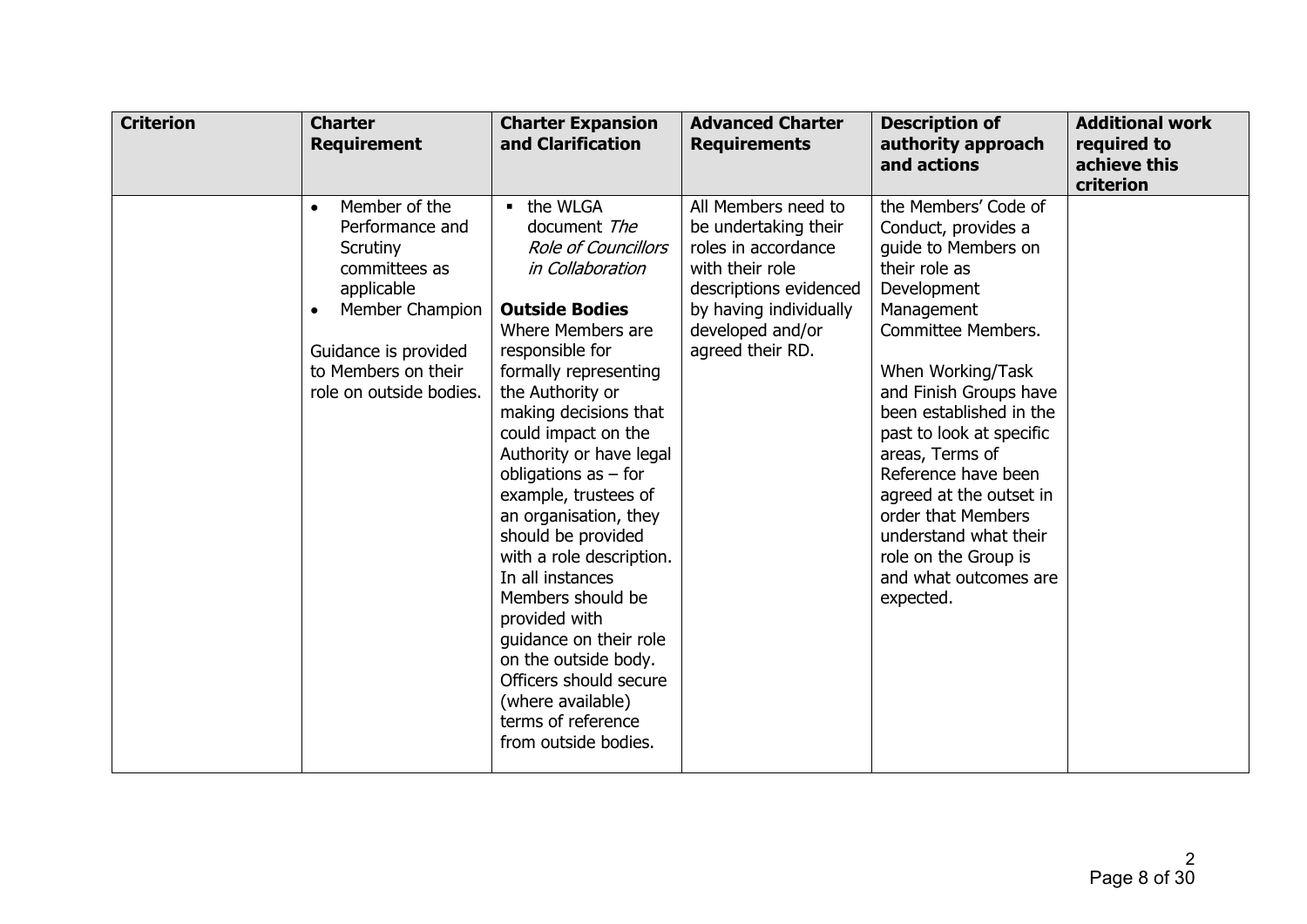| <b>Criterion</b>                                                                                            | <b>Charter</b><br><b>Requirement</b>                                                                                                                                                                        | <b>Charter Expansion</b><br>and Clarification                                                                                                                                                                                                                                    | <b>Advanced Charter</b><br><b>Requirements</b>                                                                                                                                                                                                                                                      | <b>Description of</b><br>authority approach<br>and actions                                                                                                                                                                                                                                                                                                                                                                                                                                                                                                                                    | <b>Additional work</b><br>required to<br>achieve this<br>criterion |
|-------------------------------------------------------------------------------------------------------------|-------------------------------------------------------------------------------------------------------------------------------------------------------------------------------------------------------------|----------------------------------------------------------------------------------------------------------------------------------------------------------------------------------------------------------------------------------------------------------------------------------|-----------------------------------------------------------------------------------------------------------------------------------------------------------------------------------------------------------------------------------------------------------------------------------------------------|-----------------------------------------------------------------------------------------------------------------------------------------------------------------------------------------------------------------------------------------------------------------------------------------------------------------------------------------------------------------------------------------------------------------------------------------------------------------------------------------------------------------------------------------------------------------------------------------------|--------------------------------------------------------------------|
| 2. Members are<br>supported in<br>undertaking their<br>duties according to<br>high standards of<br>conduct. | All members are<br>provided with training<br>and development in<br>the detail of the<br>Authority's Code of<br>Conduct, taking into<br>account any changes<br>in the model or local<br>code as they emerge. | What can be<br>interpreted as<br>training and<br>development?<br>Any activities which<br>help members<br>understand what the<br>code is and how they<br>need to work within it.<br>This could include<br>written guidance,<br>induction sessions,<br>workshops, Q&A<br>sessions. | Training is updated<br>and delivered<br>regularly. Potential<br>breaches are<br>addressed internally,<br>as set out in the<br>Ombudsman's report<br>concerning local<br>resolution. There are<br>few justifiable referrals<br>to the Ombudsman<br>because members do<br>not understand the<br>code. | No Code of Conduct<br>refresher training<br>session was<br>undertaken in 2018<br>due to change in<br>Monitoring Officer and<br>subsequent sickness of<br>that officer.<br>New MO appointed in<br>October 2019 and brief<br>session for newly<br>appointed Welsh<br><b>Government Members</b><br>held on 04 December<br>2019, although all<br>Members were invited<br>to attend.<br>Code of Conduct<br>training session held on<br>29 January 2020 for all<br>Members. This will<br>continue to be an<br>annual event.<br>Any presentations<br>and/or materials given<br>at a training session |                                                                    |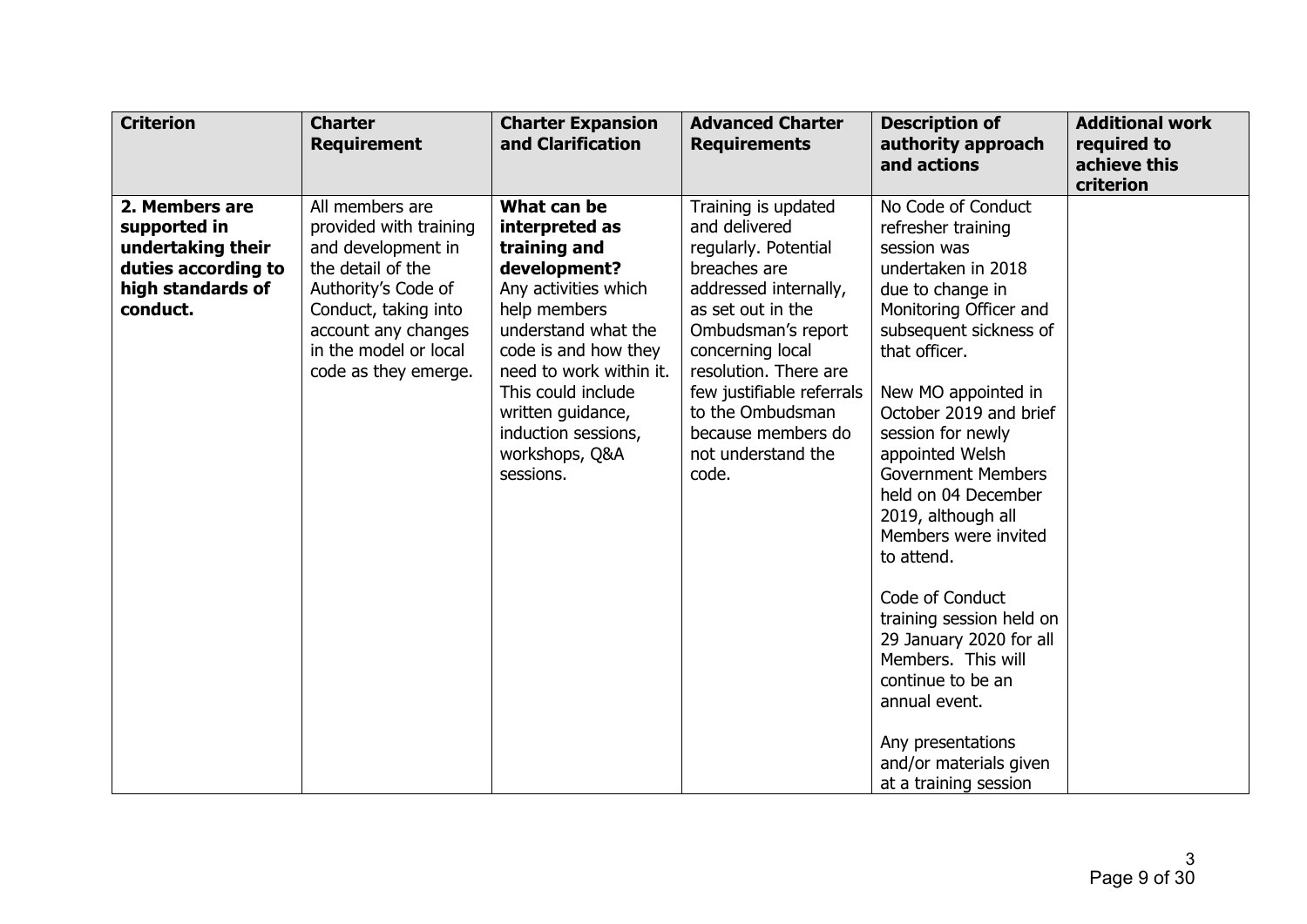| <b>Criterion</b> | <b>Charter</b><br><b>Requirement</b> | <b>Charter Expansion</b><br>and Clarification | <b>Advanced Charter</b><br><b>Requirements</b> | <b>Description of</b><br>authority approach<br>and actions                                                                                                                                                                                                                     | <b>Additional work</b><br>required to<br>achieve this<br>criterion |
|------------------|--------------------------------------|-----------------------------------------------|------------------------------------------------|--------------------------------------------------------------------------------------------------------------------------------------------------------------------------------------------------------------------------------------------------------------------------------|--------------------------------------------------------------------|
|                  |                                      |                                               |                                                | are made available to<br>those Members who<br>were unable to attend.<br>Should further<br>information be needed,<br>Members are aware<br>that they can contact<br>the officer responsible<br>for delivering the<br>session.<br>Members are aware of                            |                                                                    |
|                  |                                      |                                               |                                                | their duties /<br>responsibilities and<br>some have applied to<br>the Standards<br>Committee for<br>dispensation to speak<br>at NPA/Committee on<br>certain matters.<br>Members concerned<br>have the opportunity to<br>address the Standards<br>Committee if they so<br>wish. |                                                                    |
|                  |                                      |                                               |                                                | Local resolution<br>protocol adopted in<br>2013 to deal with                                                                                                                                                                                                                   | Local resolution<br>protocol to be<br>reviewed.                    |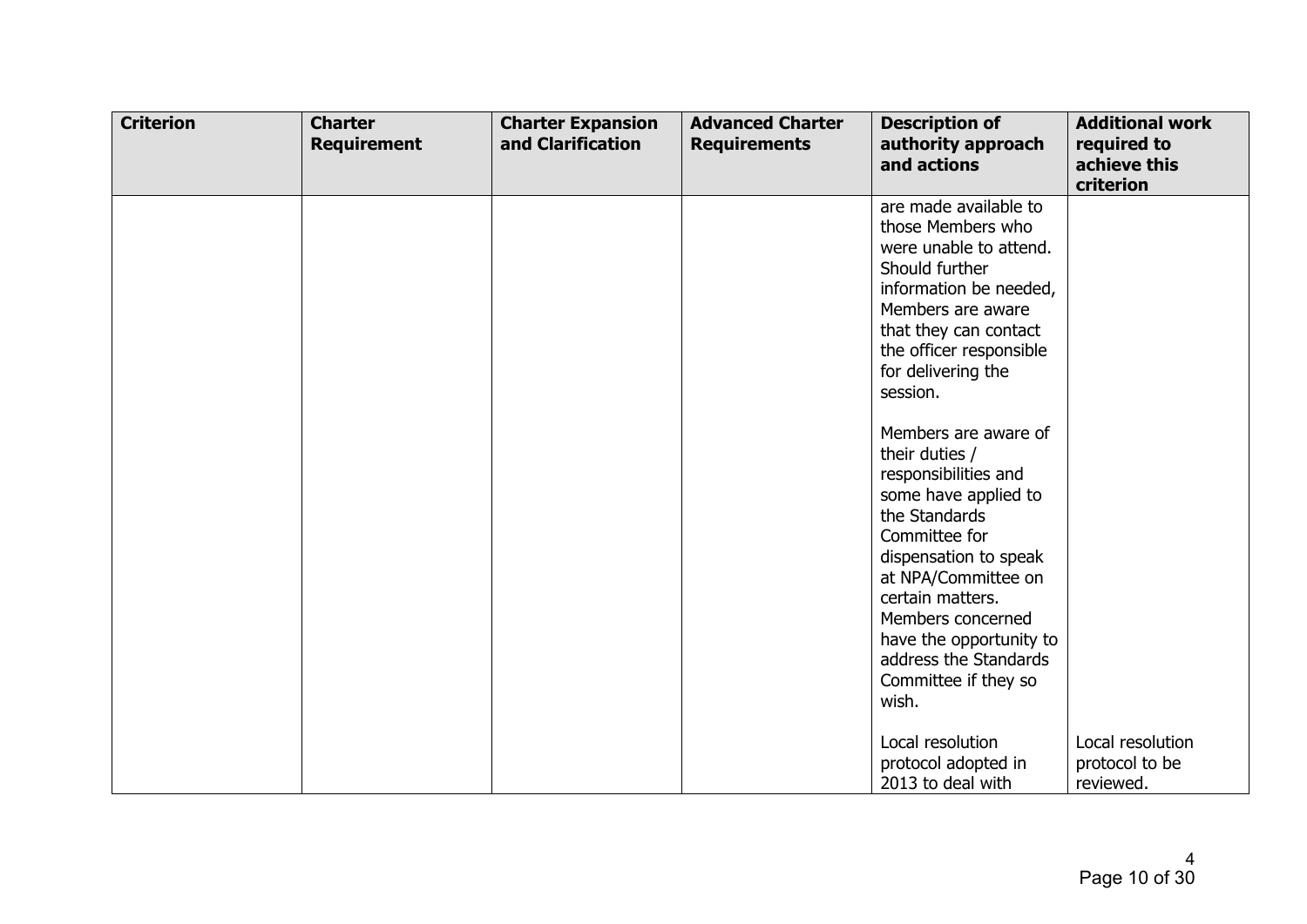| <b>Criterion</b>                                                                                                                                                                                                  | <b>Charter</b><br><b>Requirement</b>                                                                                                                                                                           | <b>Charter Expansion</b><br>and Clarification                                               | <b>Advanced Charter</b><br><b>Requirements</b>                                                                                                                                   | <b>Description of</b><br>authority approach<br>and actions                                                                                                                                        | <b>Additional work</b><br>required to<br>achieve this<br>criterion                                                                                                                                                   |
|-------------------------------------------------------------------------------------------------------------------------------------------------------------------------------------------------------------------|----------------------------------------------------------------------------------------------------------------------------------------------------------------------------------------------------------------|---------------------------------------------------------------------------------------------|----------------------------------------------------------------------------------------------------------------------------------------------------------------------------------|---------------------------------------------------------------------------------------------------------------------------------------------------------------------------------------------------|----------------------------------------------------------------------------------------------------------------------------------------------------------------------------------------------------------------------|
|                                                                                                                                                                                                                   |                                                                                                                                                                                                                |                                                                                             |                                                                                                                                                                                  | Member against<br>Member complaints,<br>although it has never<br>been needed to date.                                                                                                             |                                                                                                                                                                                                                      |
| 3. The Authority's<br><b>Scheme of</b><br><b>Delegation supports</b><br>strong corporate<br>governance by<br>clearly defining the<br>role of the different<br>member functions<br>and their<br>interrelationship. | All members have<br>received training on<br>and understand the<br>Scheme of Delegation<br>It clearly sets out the<br>roles and<br>responsibilities of<br>committees and<br>individual members<br>and officers. | Training has been<br>made available to all<br>members and take up<br>of this has been high. | The Scheme of<br>Delegation changes in<br>line with<br>requirements.                                                                                                             | This is covered in the<br>main during induction.                                                                                                                                                  | Need to develop a<br>session for all<br>Members on an<br>annual basis.<br>Monitoring Officer<br>(Chief Executive?) to<br>deliver session. This<br>will be done virtually<br>after an NPA or DM<br>Committee meeting. |
| <b>B. Member</b><br><b>Development</b>                                                                                                                                                                            |                                                                                                                                                                                                                |                                                                                             |                                                                                                                                                                                  |                                                                                                                                                                                                   |                                                                                                                                                                                                                      |
| <b>B1.</b> A member<br>learning and<br>development<br>strategy has been<br>adopted.                                                                                                                               | A member<br>development strategy<br>is in place. The<br>strategy sets out the<br>approach that the<br>authority takes to<br>member development.<br>It includes:                                                |                                                                                             | All aspects of the<br>strategy are in place<br>and functioning<br>effectively, with an<br>effective<br>methodology for<br>monitoring and<br>reviewing the<br>strategy over time. | Member Development<br>Strategy reviewed as<br>PDR process wasn't<br>working. Revised<br>Member Development<br>Strategy agreed by<br>MSDC on 08 May 2019<br>and adopted by NPA on<br>25 July 2019. |                                                                                                                                                                                                                      |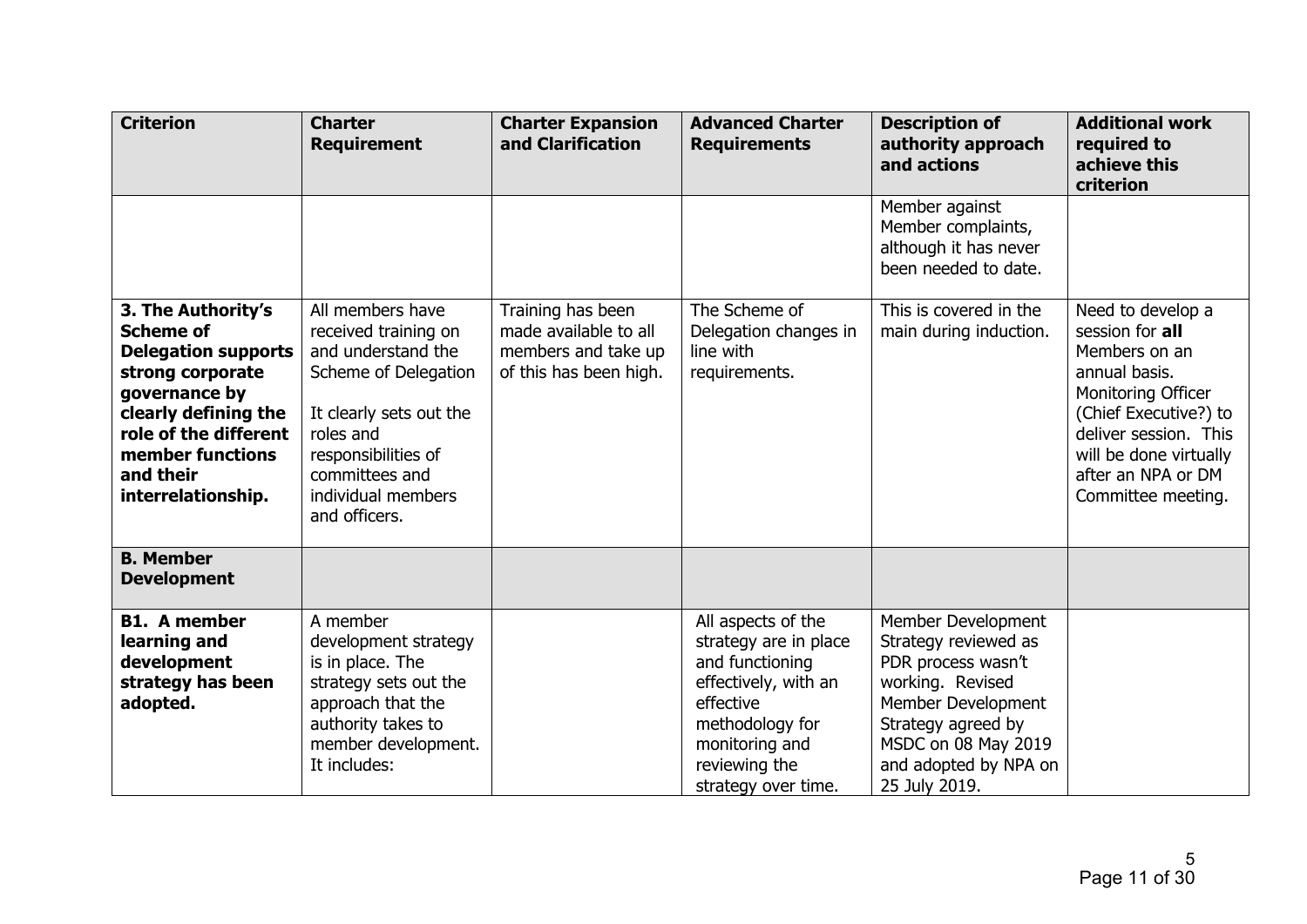| <b>Criterion</b> | <b>Charter</b><br><b>Requirement</b>                                                                                                                                                                                                                                                                                                                                                                                                                                                          | <b>Charter Expansion</b><br>and Clarification | <b>Advanced Charter</b><br><b>Requirements</b> | <b>Description of</b><br>authority approach<br>and actions                                                                                                                                                                                                                            | <b>Additional work</b><br>required to<br>achieve this<br>criterion |
|------------------|-----------------------------------------------------------------------------------------------------------------------------------------------------------------------------------------------------------------------------------------------------------------------------------------------------------------------------------------------------------------------------------------------------------------------------------------------------------------------------------------------|-----------------------------------------------|------------------------------------------------|---------------------------------------------------------------------------------------------------------------------------------------------------------------------------------------------------------------------------------------------------------------------------------------|--------------------------------------------------------------------|
|                  | a commitment to<br>and methodology<br>for undertaking<br>development<br>needs analyses<br>through a PDR<br>and or TNA<br>scheme, which<br>identifies the local<br>and national,<br>collective and<br>individual<br>development<br>needs of all<br>members.<br>a commitment to<br>and methodology<br>for developing<br>members<br>according to the<br>needs of the<br>organisation.<br>a commitment to<br>and methodology<br>for creating<br>personal<br>development plans<br>for all members. |                                               |                                                | A training needs<br>analysis and training<br>plan was agreed by the<br>MSDC on 29 July 2020<br>and adopted by NPA on<br>30 September 2020.<br>The training plan will<br>be reviewed regularly<br>by MSDC.<br>Any new areas for<br>development will be<br>considered as they<br>arise. |                                                                    |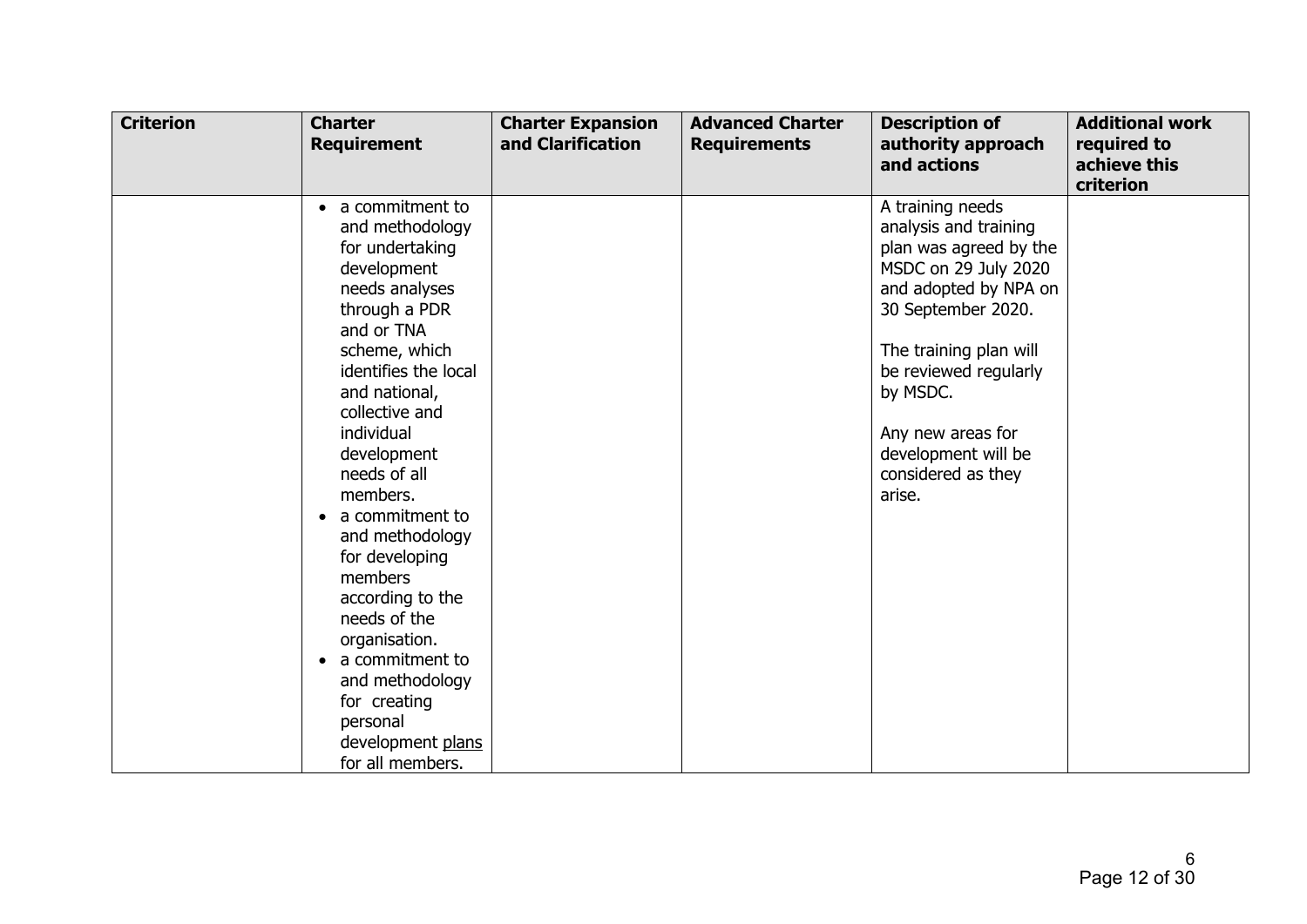| <b>Criterion</b>                                                                                                                                                                  | <b>Charter</b><br><b>Requirement</b>                                                                                                                                                                                                                                                                                                         | <b>Charter Expansion</b><br>and Clarification                                                                                                                                                                                                                                                                                                                                                   | <b>Advanced Charter</b><br><b>Requirements</b>                                                                                                                                                                                                                                                                                                               | <b>Description of</b><br>authority approach<br>and actions                                                                                                                                                                                                                                                                                                                                                    | <b>Additional work</b><br>required to<br>achieve this<br>criterion |
|-----------------------------------------------------------------------------------------------------------------------------------------------------------------------------------|----------------------------------------------------------------------------------------------------------------------------------------------------------------------------------------------------------------------------------------------------------------------------------------------------------------------------------------------|-------------------------------------------------------------------------------------------------------------------------------------------------------------------------------------------------------------------------------------------------------------------------------------------------------------------------------------------------------------------------------------------------|--------------------------------------------------------------------------------------------------------------------------------------------------------------------------------------------------------------------------------------------------------------------------------------------------------------------------------------------------------------|---------------------------------------------------------------------------------------------------------------------------------------------------------------------------------------------------------------------------------------------------------------------------------------------------------------------------------------------------------------------------------------------------------------|--------------------------------------------------------------------|
|                                                                                                                                                                                   | • a methodology for<br>responding to the<br>development<br>needs of members<br>identified in their<br>personal support<br>and development<br>reviews or TNAs.                                                                                                                                                                                |                                                                                                                                                                                                                                                                                                                                                                                                 |                                                                                                                                                                                                                                                                                                                                                              |                                                                                                                                                                                                                                                                                                                                                                                                               |                                                                    |
| <b>B2. Arrangements</b><br>are in place for all<br>members to be<br>offered a PDR<br>which covers the<br>requirements of<br>their role on a<br><b>National Park</b><br>Authority. | Personal support and<br>development reviews<br>which are:<br>based on role<br>descriptions<br>contribute to<br>personal<br>development plans<br>conducted by<br>senior members or<br>other deemed<br>suitably qualified<br>made available for<br>all members and<br>must be<br>undertaken by<br>members in<br>receipt of a senior<br>salary. | <b>What is a PDR?</b><br>An opportunity for a<br>member to discuss<br>with any senior<br>member or other<br>suitably qualified<br>person their own<br>requirements for<br>training and<br>development.<br>This <b>should</b> include<br>some examination of<br>current duties as set<br>out in the role<br>descriptions listed<br>above and may<br>include some self or<br>supported reflection | The majority of<br>members undertake<br>PDRs annually<br>according to the<br>requirements set out<br>in the first level. The<br>PDR provides<br>opportunities for<br>members to identify<br>the level at which<br>development is<br>required.<br>The outcomes<br>effectively and<br>regularly inform the<br>member development<br>strategy and<br>programme. | PDR guidance agreed<br>by MSDC on 06<br>November 2019, with<br>positive support and<br>feedback given.<br>PDR guidance<br>document training<br>delivered by WLGA on<br>05 February 2020 in<br>preparation for new<br>PDR process.<br><b>Following WLGA</b><br>training session on<br>PDRs delivered on 05<br>February 2020, process<br>rolled out to Members<br>on 27 February 2020.<br>As a result of COVID- |                                                                    |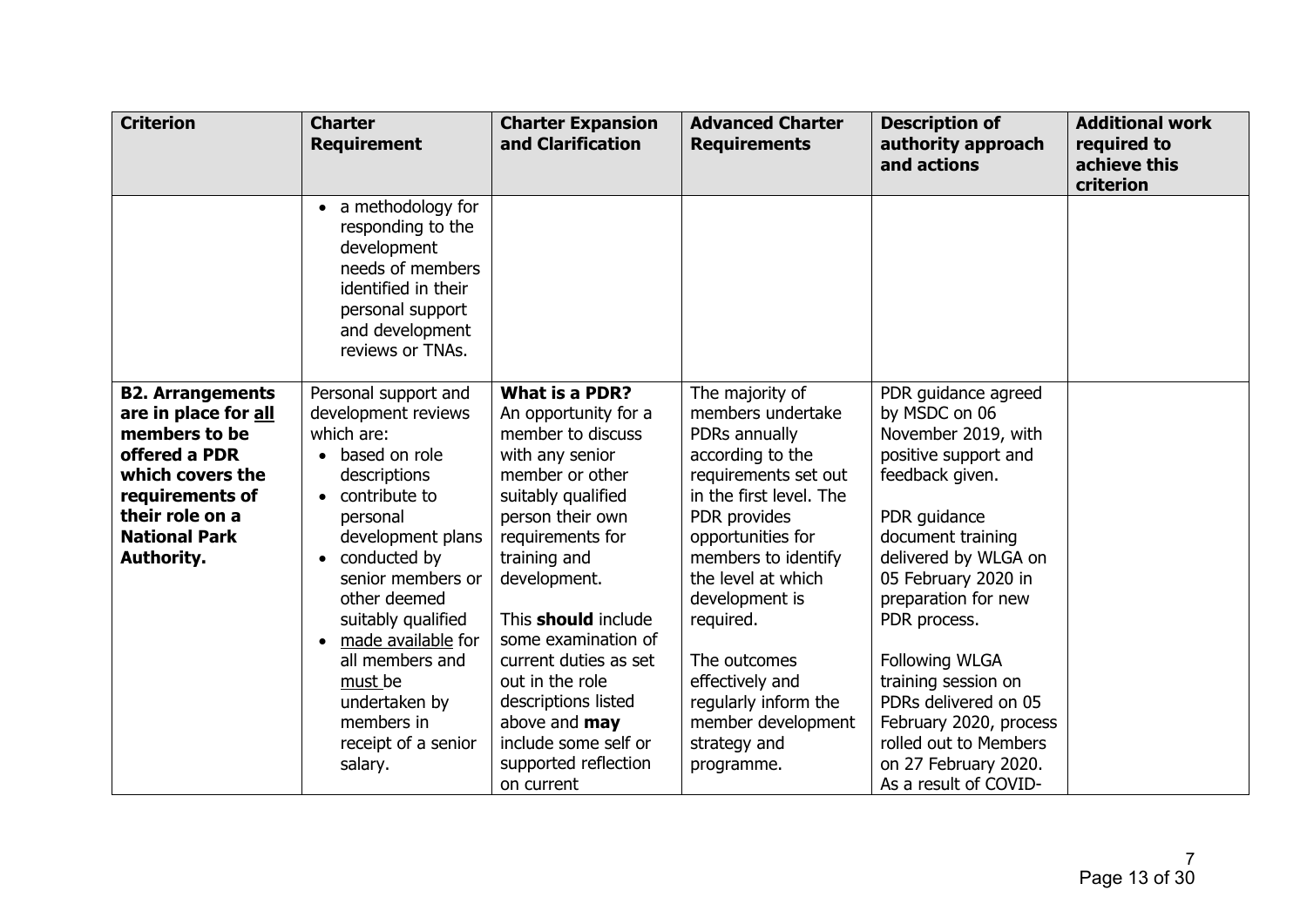| <b>Criterion</b> | <b>Charter</b><br><b>Requirement</b> | <b>Charter Expansion</b><br>and Clarification                                                                                                                                                                                                                                                                                                                                                                                                                                                                                                                                                         | <b>Advanced Charter</b><br><b>Requirements</b>                                                                                              | <b>Description of</b><br>authority approach<br>and actions                                                                                                                                                                                                                                                                                                                                                                                                                                                                                                                                                                       | <b>Additional work</b><br>required to<br>achieve this<br>criterion |
|------------------|--------------------------------------|-------------------------------------------------------------------------------------------------------------------------------------------------------------------------------------------------------------------------------------------------------------------------------------------------------------------------------------------------------------------------------------------------------------------------------------------------------------------------------------------------------------------------------------------------------------------------------------------------------|---------------------------------------------------------------------------------------------------------------------------------------------|----------------------------------------------------------------------------------------------------------------------------------------------------------------------------------------------------------------------------------------------------------------------------------------------------------------------------------------------------------------------------------------------------------------------------------------------------------------------------------------------------------------------------------------------------------------------------------------------------------------------------------|--------------------------------------------------------------------|
|                  |                                      | performance as a<br>starting point. The<br>outcomes of the<br>discussion should<br>feed into a personal<br>development plan held<br>by the member with<br>the required<br>development activities<br>and also be recorded<br>by the authority so<br>that development<br>activities can be<br>arranged to support<br>every member's<br>needs.<br>The WLGA document<br>'Guidance for<br>Authorities Planning to<br><b>Implement Personal</b><br><b>Development Reviews</b><br>for Members' provides<br>guidance in this area.<br><b>Anyone conducting</b><br>reviews should have<br>received training in | Members report that<br>the process is useful<br>and that their needs<br>are, where possible,<br>being met in terms of<br>content and level. | 19 government advice<br>regarding no face-to-<br>face meetings,<br>Members encouraged<br>to use Lifesize video<br>conferencing system to<br>complete PDRs.<br>Chair of Authority<br>undertook an appraisal<br>with Deputy Director of<br>Land, Nature and<br>Forestry prior to re-<br>appointment in 2017.<br>Three Members<br>(currently Chair and<br>Deputy Chair of NPA<br>and Chair of MSDC)<br>undertake the Chief<br>Executive's<br>performance review.<br>Two reviews take<br>place; one to set<br>objectives for the<br>forthcoming financial<br>year and the other to<br>review performance<br>against the targets set. |                                                                    |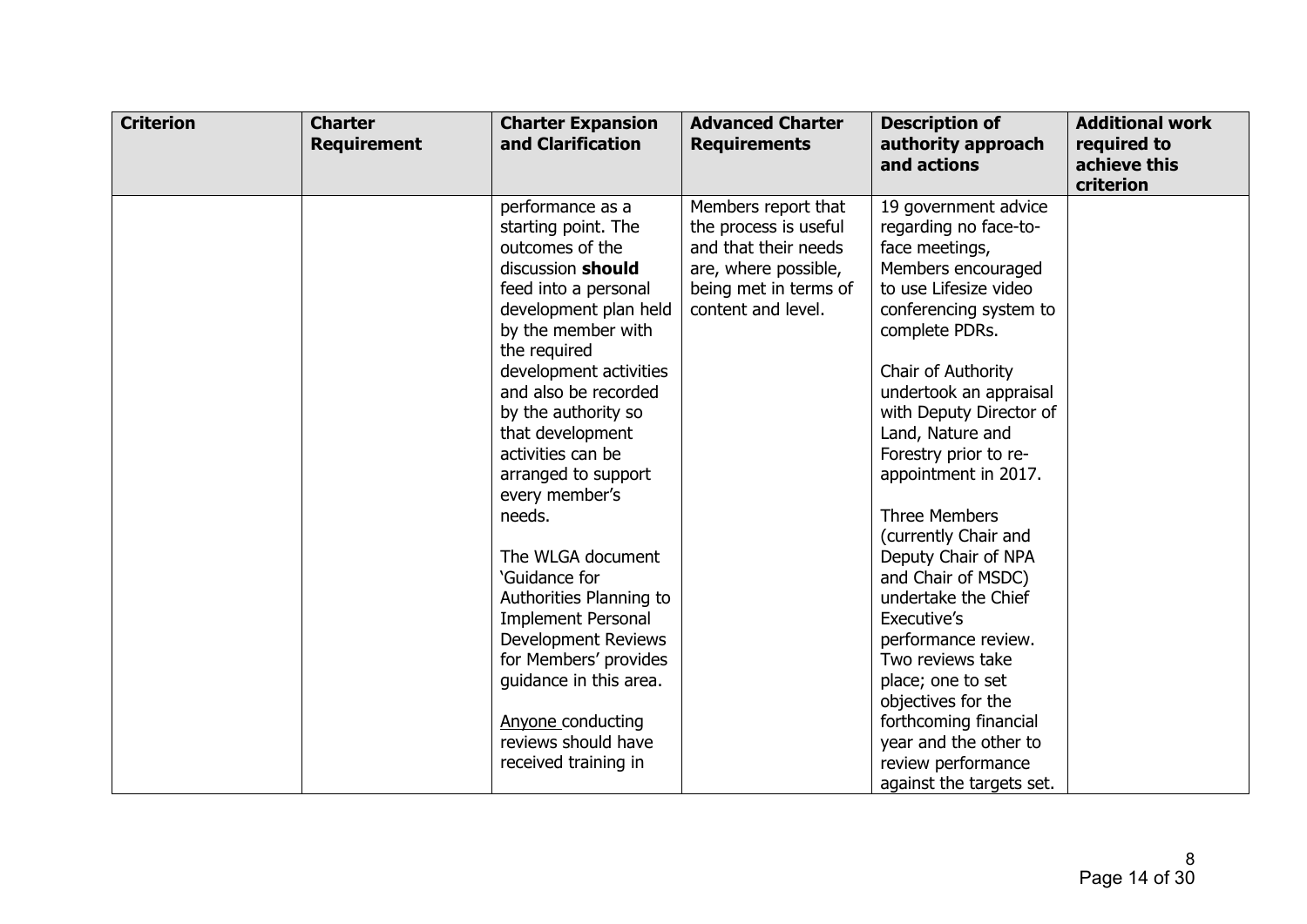| <b>Criterion</b>                                                                                                                                                                                                                        | <b>Charter</b><br><b>Requirement</b>                                                                                                                                                                                                                                                                                                                                                                                                    | <b>Charter Expansion</b><br>and Clarification                                                                                                                                                                                                                                                                                                                                                                                                                                                                                            | <b>Advanced Charter</b><br><b>Requirements</b>                                                                                                                                                                                                                                                                                                                                                           | <b>Description of</b><br>authority approach<br>and actions                                                                                                                                                                                                                                                                                                                                                                                                                                                                          | <b>Additional work</b><br>required to<br>achieve this<br>criterion                        |
|-----------------------------------------------------------------------------------------------------------------------------------------------------------------------------------------------------------------------------------------|-----------------------------------------------------------------------------------------------------------------------------------------------------------------------------------------------------------------------------------------------------------------------------------------------------------------------------------------------------------------------------------------------------------------------------------------|------------------------------------------------------------------------------------------------------------------------------------------------------------------------------------------------------------------------------------------------------------------------------------------------------------------------------------------------------------------------------------------------------------------------------------------------------------------------------------------------------------------------------------------|----------------------------------------------------------------------------------------------------------------------------------------------------------------------------------------------------------------------------------------------------------------------------------------------------------------------------------------------------------------------------------------------------------|-------------------------------------------------------------------------------------------------------------------------------------------------------------------------------------------------------------------------------------------------------------------------------------------------------------------------------------------------------------------------------------------------------------------------------------------------------------------------------------------------------------------------------------|-------------------------------------------------------------------------------------------|
|                                                                                                                                                                                                                                         |                                                                                                                                                                                                                                                                                                                                                                                                                                         | their purpose and<br>methodology.                                                                                                                                                                                                                                                                                                                                                                                                                                                                                                        |                                                                                                                                                                                                                                                                                                                                                                                                          |                                                                                                                                                                                                                                                                                                                                                                                                                                                                                                                                     |                                                                                           |
| <b>B3. A development</b><br>programme for<br>members is in place<br>with a mechanism<br>for its annual<br>review.<br>All members are<br>made aware of,<br>guided to and are<br>able to access the<br>development<br>activities equally. | An annual<br>development<br>programme informed<br>by the member<br>development strategy<br>is in place<br>$\bullet$ The annual<br>development<br>programme is<br>planned and<br>publicised in<br>advance.<br>Members are<br>made aware of<br>development<br>opportunities<br>provided in<br>response to their<br>needs.<br>The timings and<br>settings of activities<br>are varied to enable<br>equal access by all,<br>including those | There is an annual<br>programme of events<br>and learning<br>opportunities for<br>members both<br>collectively and<br>individually. This<br>programme is<br>informed by the<br>organisational<br>priorities set out in the<br>strategy and in any<br>requirements<br>identified in the<br>personal development<br>plans which emerge<br>from PDRs and TNAs.<br>The programme<br>should be developed<br>by relevant officers<br>and members for<br>example the MDWG/<br>MD Champion, DS/HR<br>officers and<br>directors/service<br>heads. | The development<br>programme is updated<br>every year following<br>monitoring and<br>evaluation of the<br>previous year and is<br>demonstrably in line<br>with member needs<br>and the MD strategy.<br>The content of the<br>programme is made<br>available to suit the<br>needs of members<br>with different skills<br>and experience. i.e.<br>there is some levelling<br>to development<br>activities. | A Member support and<br>development plan was<br>agreed by MSDC on 29<br>July 2020 and adopted<br>by NPA on 30<br>September 2020.<br>The plan offers a<br>variety of training<br>opportunities for all<br>Members and they are<br>advised of these in<br>advance. However,<br>not all opportunities<br>are set out in an<br>annual development<br>programme, as some<br>training opportunities<br>arise that have not<br>previously been<br>identified by Members,<br>e.g.<br>a Workshop on<br>enforcement was<br>arranged following | Pre-identified training<br>opportunities to be<br>included in the<br>calendar of meetings |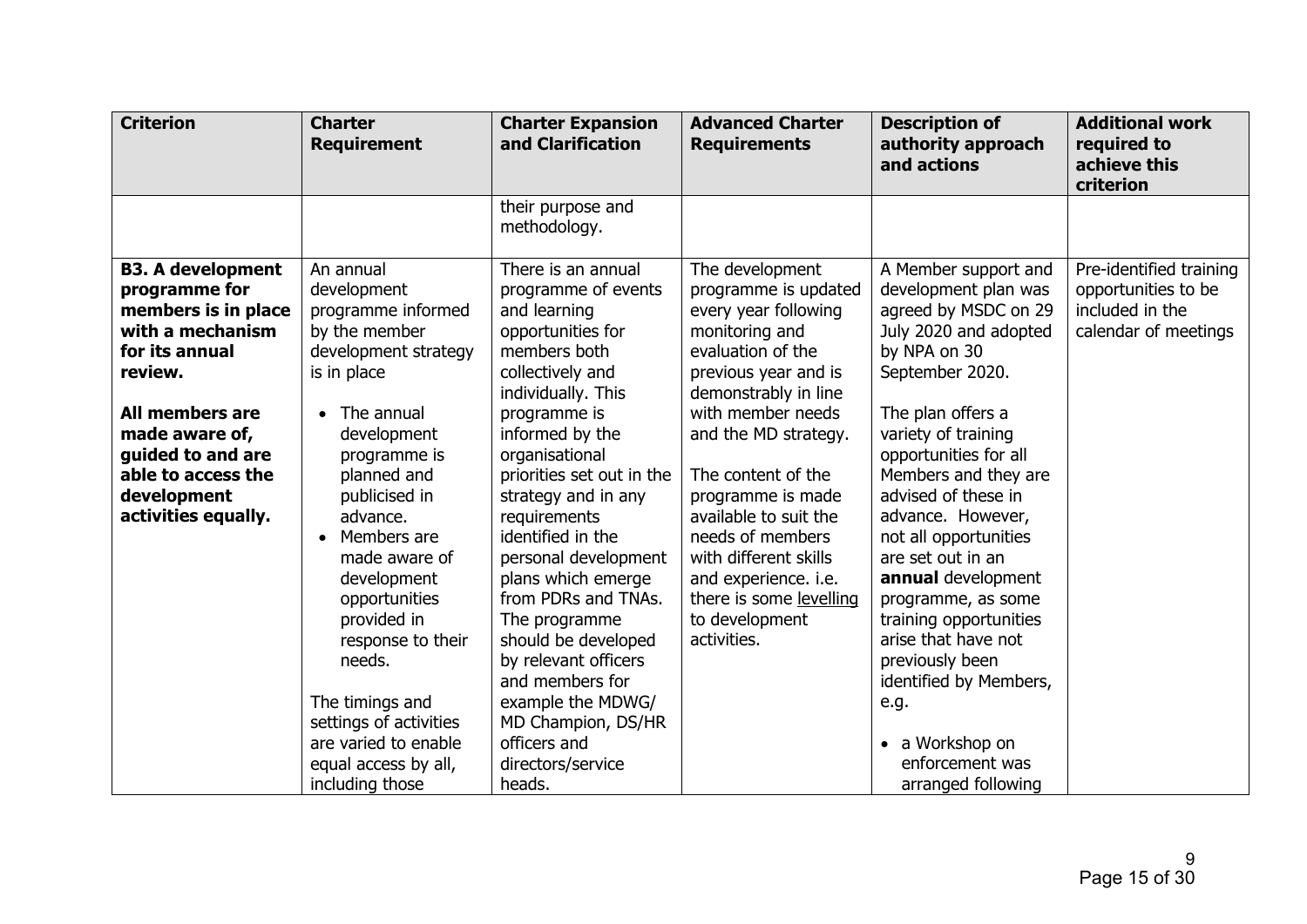| <b>Criterion</b> | <b>Charter</b><br><b>Requirement</b>                                              | <b>Charter Expansion</b><br>and Clarification                                                                                                                                                                                                                                                                                                                                                                                                                                                                  | <b>Advanced Charter</b><br><b>Requirements</b> | <b>Description of</b><br>authority approach<br>and actions                                                                                                                                                                                                                                                                                                                                                                                                                                                                                                       | <b>Additional work</b><br>required to<br>achieve this<br>criterion |
|------------------|-----------------------------------------------------------------------------------|----------------------------------------------------------------------------------------------------------------------------------------------------------------------------------------------------------------------------------------------------------------------------------------------------------------------------------------------------------------------------------------------------------------------------------------------------------------------------------------------------------------|------------------------------------------------|------------------------------------------------------------------------------------------------------------------------------------------------------------------------------------------------------------------------------------------------------------------------------------------------------------------------------------------------------------------------------------------------------------------------------------------------------------------------------------------------------------------------------------------------------------------|--------------------------------------------------------------------|
|                  | members who are<br>working, are carers or<br>have child care<br>responsibilities. | The programme<br>includes 'specialist'<br>areas of development<br>reflecting the needs of<br>members in<br>developing skills and<br>understanding in both<br>corporate governance<br>and thematic or<br>service areas.<br>The programme is<br>provided to members<br>giving sufficient notice<br>for attendance.<br>Members are notified<br>of specific events in<br>which they have<br>expressed an interest.<br>The programme is<br>designed to offer<br>choice or variety of<br>opportunities to<br>attend. |                                                | questions raised by<br>Members at a<br>meeting of the<br>Development<br>Management<br>Committee;<br>a Workshop on<br>Nitrate Vulnerable<br>Zones was arranged<br>following a Welsh<br>Government<br>consultation on the<br>topic, to better<br>inform Members of<br>the subject prior to<br>a response being<br>made, and<br>opportunities arise<br>on occasion for joint<br>Member/Officer<br>Workshops,<br>particularly when<br>the NPA hosts<br>Planning Officer for<br>Wales training<br>session, e.g. lighting<br>seminar and value<br>of planning seminar. |                                                                    |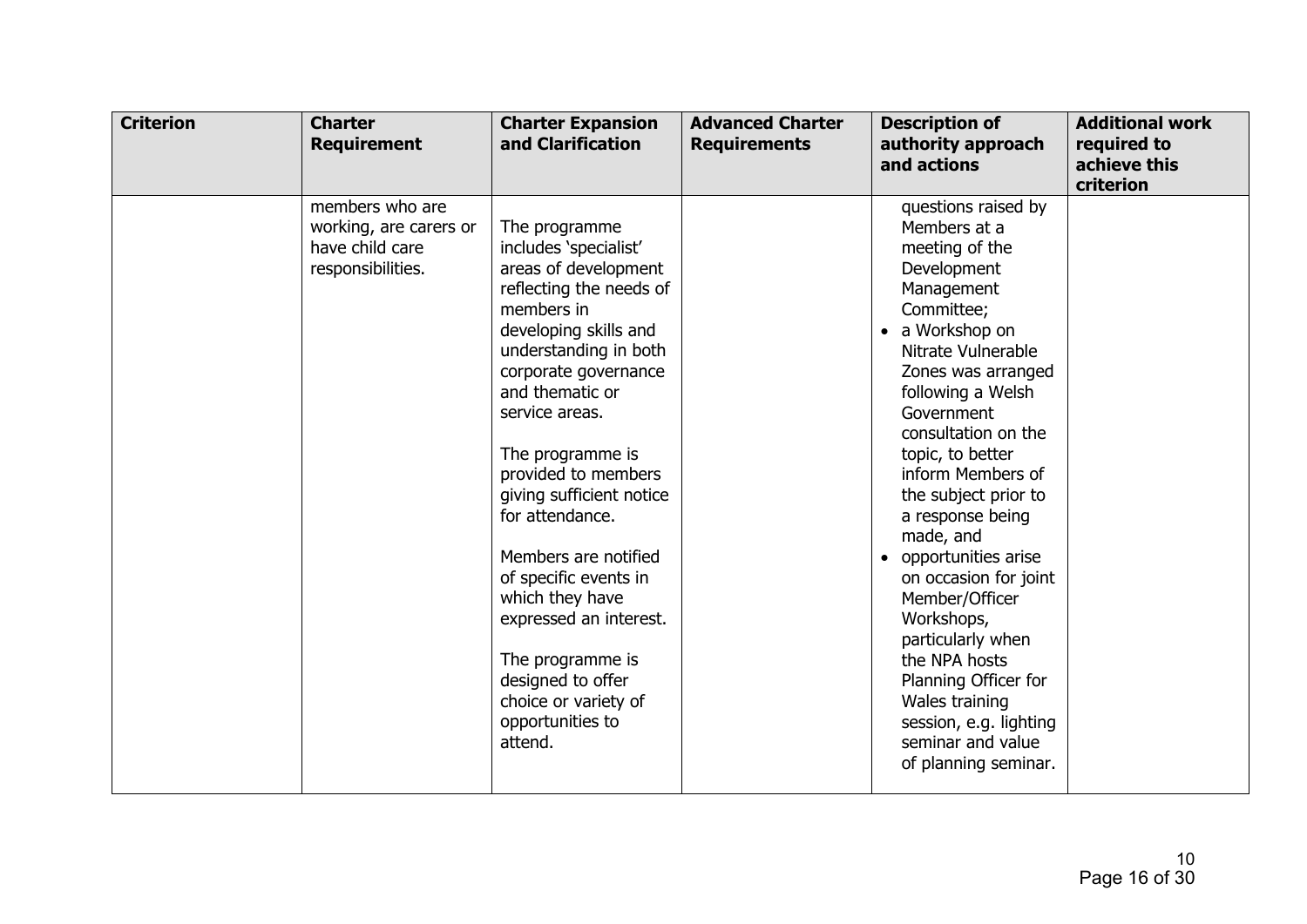| <b>Criterion</b>                                                                                    | <b>Charter</b><br><b>Requirement</b>                                                                                                                                                     | <b>Charter Expansion</b><br>and Clarification                                                                                                                                                                                                                                                                                                                                                                                            | <b>Advanced Charter</b><br><b>Requirements</b>                                                                                                 | <b>Description of</b><br>authority approach<br>and actions                                                                                                                                                                                                                                                                                                                                                                                                 | <b>Additional work</b><br>required to<br>achieve this<br>criterion                                                           |
|-----------------------------------------------------------------------------------------------------|------------------------------------------------------------------------------------------------------------------------------------------------------------------------------------------|------------------------------------------------------------------------------------------------------------------------------------------------------------------------------------------------------------------------------------------------------------------------------------------------------------------------------------------------------------------------------------------------------------------------------------------|------------------------------------------------------------------------------------------------------------------------------------------------|------------------------------------------------------------------------------------------------------------------------------------------------------------------------------------------------------------------------------------------------------------------------------------------------------------------------------------------------------------------------------------------------------------------------------------------------------------|------------------------------------------------------------------------------------------------------------------------------|
|                                                                                                     |                                                                                                                                                                                          |                                                                                                                                                                                                                                                                                                                                                                                                                                          |                                                                                                                                                | A Dark Skies seminar<br>was arranged on 11<br>September 2018 where<br>all Community Councils<br>were invited to attend<br>along with Members.                                                                                                                                                                                                                                                                                                              |                                                                                                                              |
| <b>B4. Prospective and</b><br>new members are<br>informed of their<br>role and<br>responsibilities. | Prospective<br>members are<br>informed of the<br>role they will be<br>expected to<br>perform.<br>All new or<br>returning<br>members are<br>provided with a<br>programme of<br>induction. | Information about the<br>role and the<br>expectations and<br>commitment placed on<br>members whilst on the<br>Authority is provided<br>to constituent<br>authorities.<br>What constitutes an<br><i>induction</i><br>programme?<br>This will vary between<br>authorities but should<br>at the base level be<br>any activity that<br>introduces new<br>members to their roles<br>and the work of the<br><b>National Park</b><br>Authority. | <b>Every</b> member<br>moving to a new role<br>has received an<br>induction for that role<br>for example Chair,<br>Vice Chair and<br>Champions | A document<br>"Information for<br>prospective Members<br>2017" was distributed<br>to all County<br><b>Councillors following</b><br>the local government<br>elections in 2017.<br>Induction training<br>provided for all new<br>Members and also<br>offered to returning<br>Members.<br>Chairs' training held on<br>15 January 2018 with<br><b>Brecon Beacons NPA</b><br>and a new Chairs'<br>training session held<br>jointly with<br>Pembrokeshire County | Information<br>document can be<br>revised and updated<br>in preparation for<br>next local<br>government elections<br>in 2022 |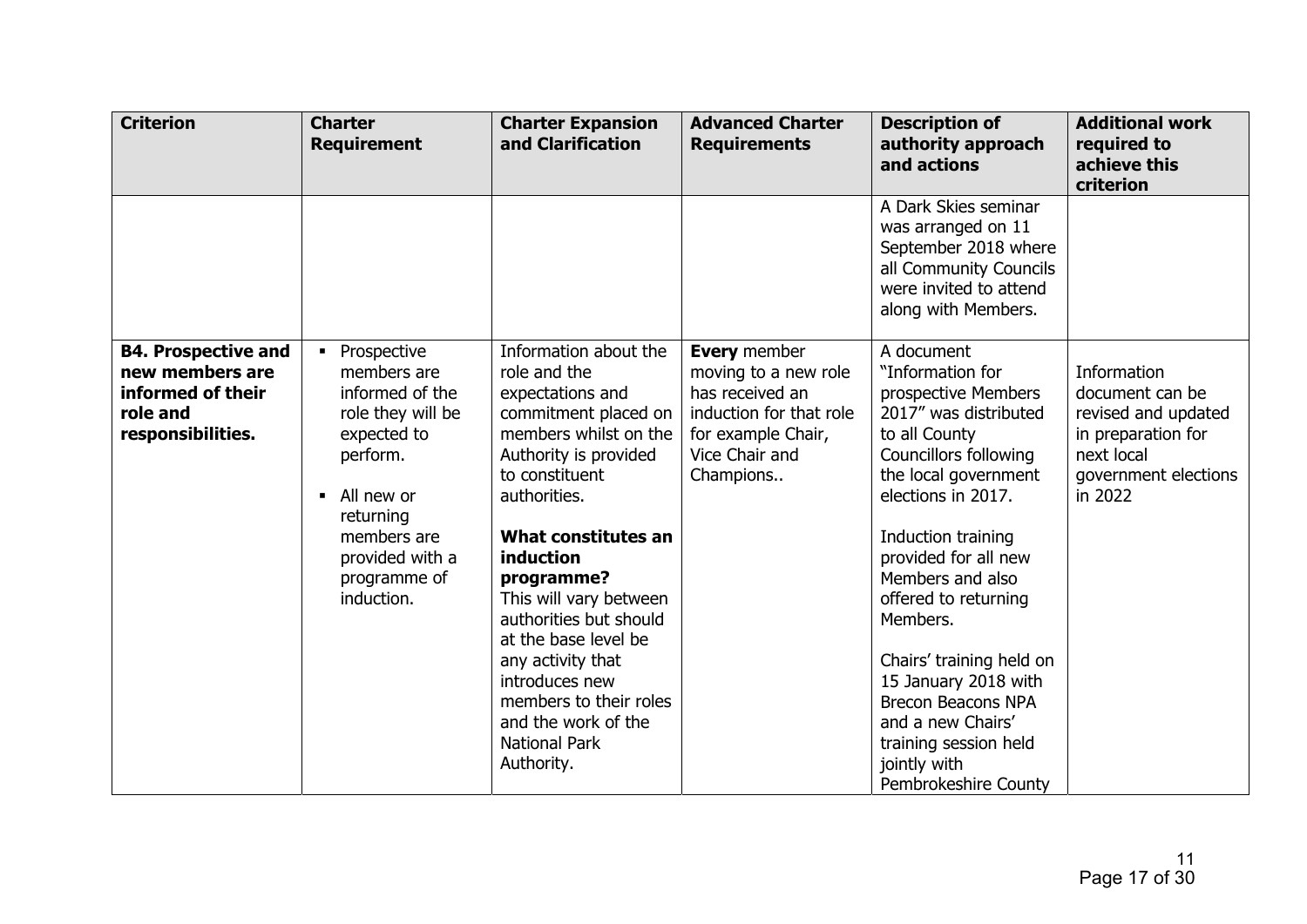| <b>Criterion</b>                                                             | <b>Charter</b><br><b>Requirement</b>                                                      | <b>Charter Expansion</b><br>and Clarification                                    | <b>Advanced Charter</b><br><b>Requirements</b>                       | <b>Description of</b><br>authority approach<br>and actions                                                                                                                                                                                                                                                                                                                                                                                 | <b>Additional work</b><br>required to<br>achieve this<br>criterion           |
|------------------------------------------------------------------------------|-------------------------------------------------------------------------------------------|----------------------------------------------------------------------------------|----------------------------------------------------------------------|--------------------------------------------------------------------------------------------------------------------------------------------------------------------------------------------------------------------------------------------------------------------------------------------------------------------------------------------------------------------------------------------------------------------------------------------|------------------------------------------------------------------------------|
|                                                                              |                                                                                           | Use is made of the<br>national induction<br>materials provided by<br>the WLGA.   |                                                                      | Council on 03 March<br>2020.<br>Overview of Social<br>media given by<br>Monitoring Officer on 6<br>December 2019 and<br>follow up session held<br>on 29 January 2020.<br>All new Members are<br>encouraged to attend a<br><b>National Parks UK</b><br>induction programme.<br><b>Three Members</b><br>attended the New<br>Forest session in<br>September 2018 and<br>three attended the<br><b>Brecon Beacons</b><br>session in March 2019. |                                                                              |
| <b>B5. Development</b><br>activities are<br>relevant and of high<br>quality. | Learning activities are<br>provided in<br>appropriate styles and<br>settings based on the | <b>What are</b><br>appropriate styles<br>and settings?<br>A mix of, for example, | Training and<br>development is<br>provided to a<br>consistently high | Joint training held<br>regularly, e.g. Chairs'<br>training with Brecon,<br>also relevant planning                                                                                                                                                                                                                                                                                                                                          | Ongoing evaluation<br>of training needed                                     |
|                                                                              | learning needs and<br>styles of individuals<br>and committees. The                        | formal/informal<br>group/individual,<br>interactive/passive                      | standard,<br>commissioning and                                       | matters jointly with<br>Pembrokeshire County<br>Council.                                                                                                                                                                                                                                                                                                                                                                                   | Any external trainers<br>would be taken from<br><b>WLGA list if possible</b> |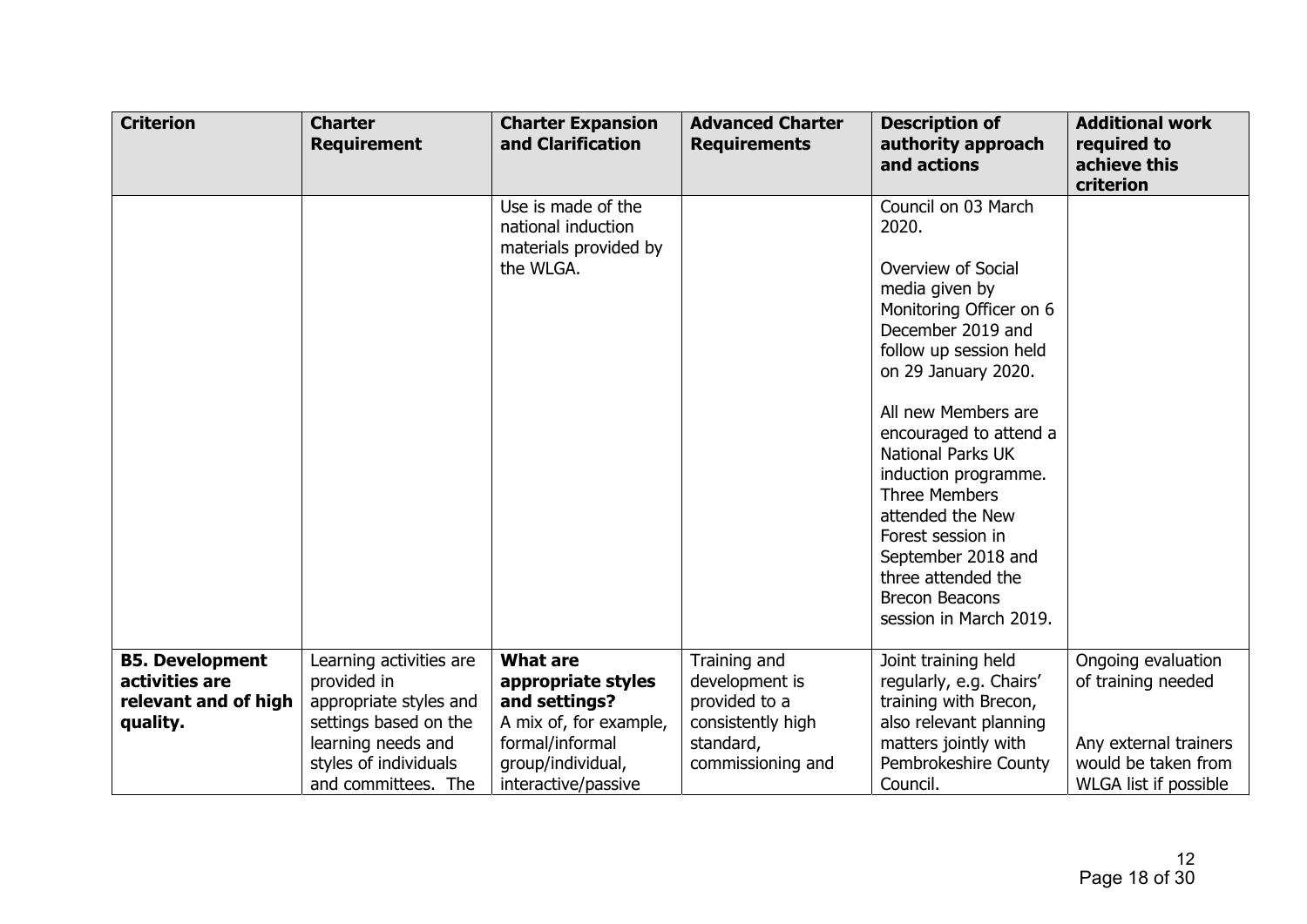| <b>Criterion</b> | <b>Charter</b><br><b>Requirement</b>                                                                                                                                                                                                                     | <b>Charter Expansion</b><br>and Clarification                                                                                                                                                                                                                                                                                                                                                                                                                                                                                                                                       | <b>Advanced Charter</b><br><b>Requirements</b>                                                                                                                                                         | <b>Description of</b><br>authority approach<br>and actions                                                                                                                                                                                                                                                                                                                              | <b>Additional work</b><br>required to<br>achieve this<br>criterion |
|------------------|----------------------------------------------------------------------------------------------------------------------------------------------------------------------------------------------------------------------------------------------------------|-------------------------------------------------------------------------------------------------------------------------------------------------------------------------------------------------------------------------------------------------------------------------------------------------------------------------------------------------------------------------------------------------------------------------------------------------------------------------------------------------------------------------------------------------------------------------------------|--------------------------------------------------------------------------------------------------------------------------------------------------------------------------------------------------------|-----------------------------------------------------------------------------------------------------------------------------------------------------------------------------------------------------------------------------------------------------------------------------------------------------------------------------------------------------------------------------------------|--------------------------------------------------------------------|
|                  | authority has a<br>systematic and<br>effective approach to<br>commissioning,<br>developing, providing<br>and evaluating its<br>training and<br>development activities.<br>This could include<br>internal, external and<br>collaborative<br>arrangements. | working<br>environment/away<br>day. The authority<br>would need to<br>demonstrate an<br>effective selection<br>process for<br>commissioning<br>training. This might<br>include working with<br>the WLGA and should<br>include working<br>collaboratively where<br>appropriate with other<br>authorities to share<br>intelligence or<br>undertake joint<br>procurement.<br>Internal training,<br>(rather than briefing)<br>should be designed<br>and provided with the<br>support of training/OD<br>professionals in<br>addition to member<br>support or<br>policy/service officers. | evaluation is effective<br>and systematic.<br>The authority works<br>regularly with other<br>authorities to pool<br>experiences and<br>consider the sharing<br>or coordination of joint<br>programmes. | Joint Member/officer<br>training sessions held<br>regularly, e.g.<br>Lighting seminar;<br>Value of planning;<br>Budget;<br>LDP workshops;<br>Brexit;<br>Data protection/GDPR;<br>ICT;<br><b>National Park</b><br>Management Plan<br>Members are<br>encouraged to shadow<br>officers where<br>appropriate in order to<br>learn more about the<br>work of the Authority<br>on the ground. |                                                                    |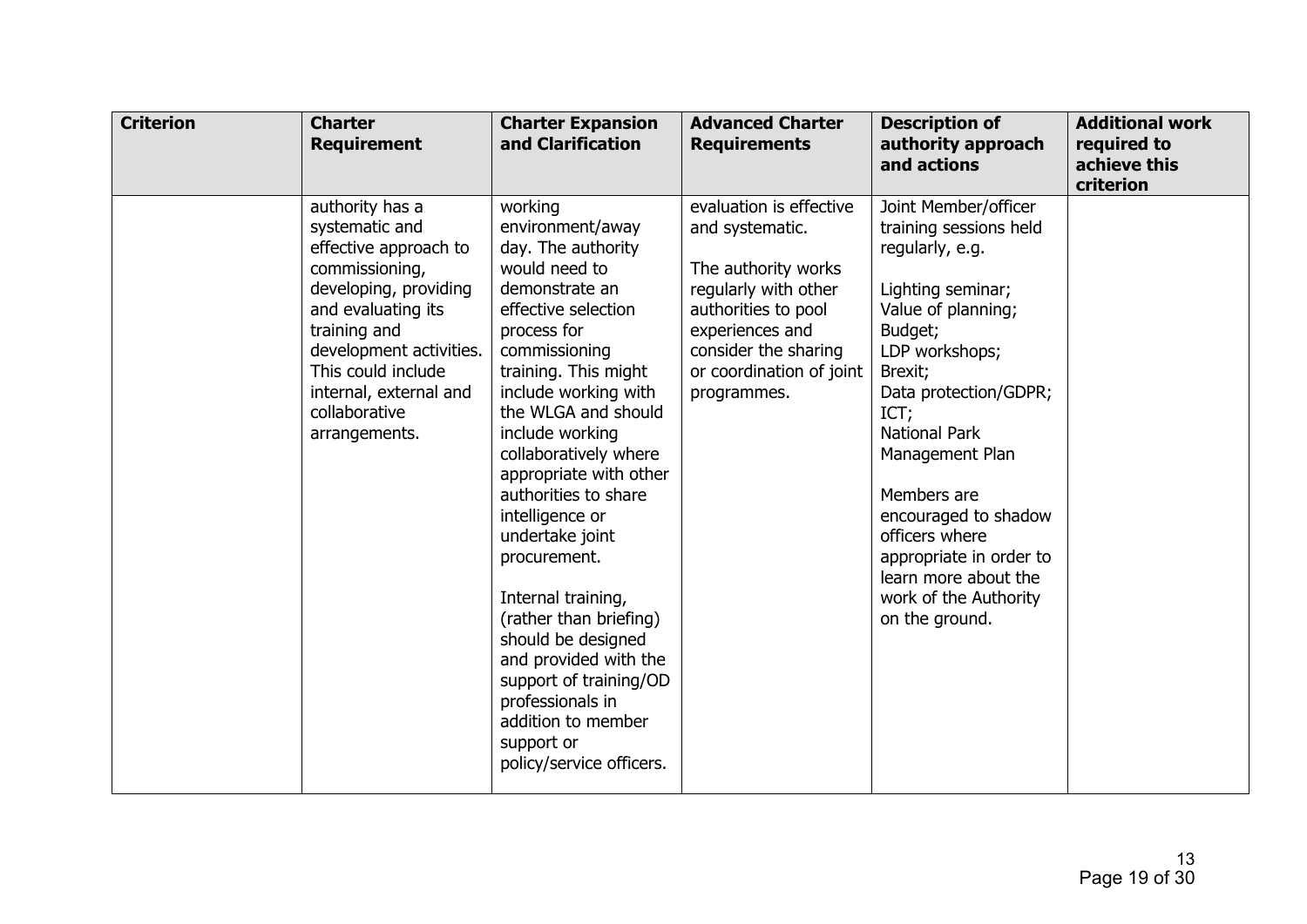| <b>Criterion</b>                                                                                                                          | <b>Charter</b><br><b>Requirement</b>                                                                                                                                                                                                                                    | <b>Charter Expansion</b><br>and Clarification                                                                                                                                                              | <b>Advanced Charter</b><br><b>Requirements</b>                                                                                                                                                                                                                                                                                                                                        | <b>Description of</b><br>authority approach<br>and actions                                                                                                                                                                                                                                                                                                                                                                                                                                                                                                                                                    | <b>Additional work</b><br>required to<br>achieve this<br>criterion |
|-------------------------------------------------------------------------------------------------------------------------------------------|-------------------------------------------------------------------------------------------------------------------------------------------------------------------------------------------------------------------------------------------------------------------------|------------------------------------------------------------------------------------------------------------------------------------------------------------------------------------------------------------|---------------------------------------------------------------------------------------------------------------------------------------------------------------------------------------------------------------------------------------------------------------------------------------------------------------------------------------------------------------------------------------|---------------------------------------------------------------------------------------------------------------------------------------------------------------------------------------------------------------------------------------------------------------------------------------------------------------------------------------------------------------------------------------------------------------------------------------------------------------------------------------------------------------------------------------------------------------------------------------------------------------|--------------------------------------------------------------------|
| <b>B6. There is a clear</b><br>responsibility for<br>leading the<br>programme, driving<br>the strategy and<br>monitoring the<br>outcomes. | The Authority has<br>clearly defined the<br>arrangements for<br>developing,<br>implementing and<br>monitoring its strategy<br>for member support<br>and development.<br>Individual members<br>and officers have clear<br>roles in leading and<br>championing this area. | A member support<br>and development<br>"champion" and<br>member development<br>working group made<br>up of members and<br>officers is in place to<br>sponsor the strategy<br>and monitor the<br>programme. | These arrangements<br>are mature and<br>effective in<br>representing the views<br>of all members and<br>the needs of the<br>organisation in<br>sponsoring and<br>developing the<br>strategy and<br>monitoring the training<br>programme and<br>outcomes.<br>Attendance,<br>satisfaction and<br>outcomes for<br>members are<br>monitored and low<br>levels of attendance<br>addressed. | MDSWG established in<br>2008. Member Support<br>and Development<br>Committee established<br>in January 2019 to<br>demonstrate a higher<br>profile and emphasis<br>on Member<br>development and to<br>support the Advanced<br>Charter application.<br>New Committee has<br>revived the Member<br>development process<br>and the approach has<br>been completely<br>revitalised as a result.<br>The Chair and Deputy<br>Chair of the MSDC act<br>in the Champion<br>capacity.<br>A forward calendar of<br>meetings is presented<br>to NPA each Spring so<br>that Members know<br>what is planned in<br>advance. | Attendance levels to<br>be monitored<br>quarterly by the<br>MSDC.  |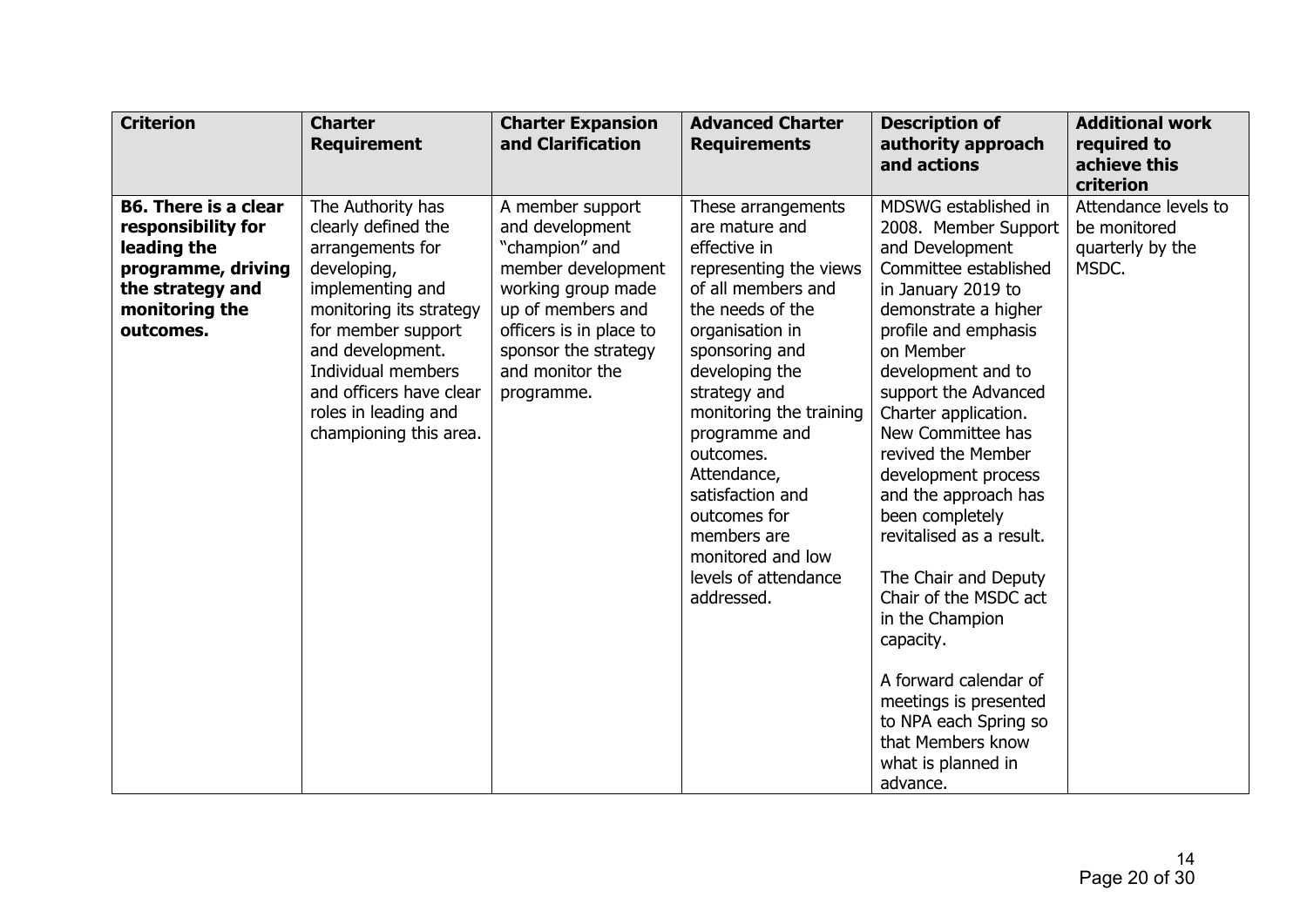| <b>Criterion</b> | <b>Charter</b><br><b>Requirement</b> | <b>Charter Expansion</b><br>and Clarification | <b>Advanced Charter</b><br><b>Requirements</b> | <b>Description of</b><br>authority approach<br>and actions                                                                                                                                                                                                                                                                                                                                                                                                                                                                                                                        | <b>Additional work</b><br>required to<br>achieve this<br>criterion |
|------------------|--------------------------------------|-----------------------------------------------|------------------------------------------------|-----------------------------------------------------------------------------------------------------------------------------------------------------------------------------------------------------------------------------------------------------------------------------------------------------------------------------------------------------------------------------------------------------------------------------------------------------------------------------------------------------------------------------------------------------------------------------------|--------------------------------------------------------------------|
|                  |                                      |                                               |                                                | Member attendance<br>presented quarterly to<br>Audit and Corporate<br><b>Services Review</b><br>Committee and<br><b>Operational Review</b><br>Committee.<br>Attendance figures in<br>2018/19 and 2019/20<br>showed:<br>Meetings (target 75%):<br>2018/19:<br>75.5%<br>2019/20:<br>79.8%<br>Year to date: 93.6%<br>Training (target 65%):<br>2018/19:<br>66%<br>2019/20:<br>56.5%<br>Year to date: 86%<br>Some Members have<br>been unable to attend<br>training sessions due to<br>personal circumstances<br>and Chair of MSDC has<br>emailed them to<br>ensure that all is well. |                                                                    |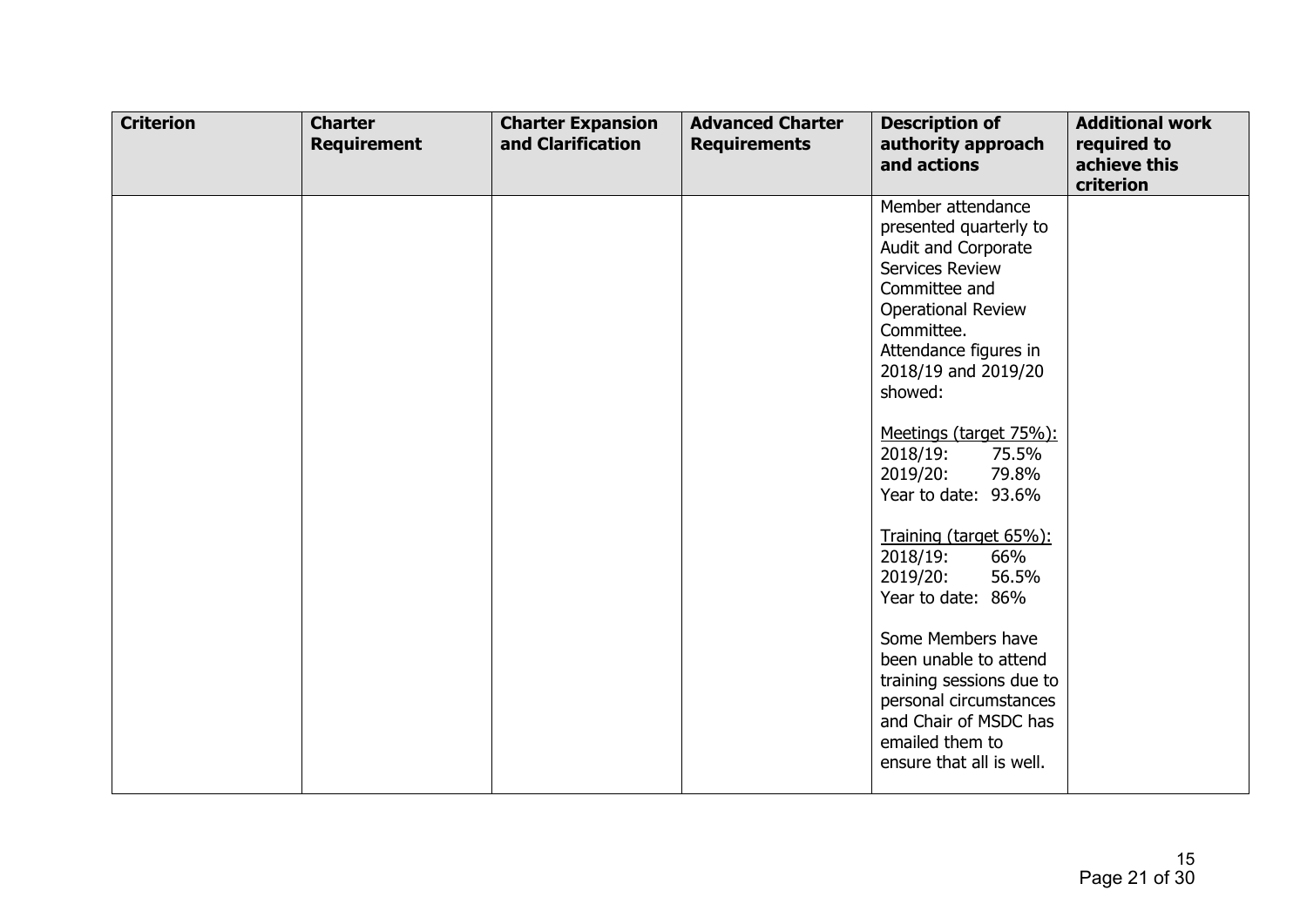| <b>Criterion</b>                                                                     | <b>Charter</b><br><b>Requirement</b>                                                        | <b>Charter Expansion</b><br>and Clarification                                                                                                                                                                                                                                                                                                                                                                                                                                       | <b>Advanced Charter</b><br><b>Requirements</b>                                                                                                                                                                                                                                                                                                                                            | <b>Description of</b><br>authority approach<br>and actions                                                                                                                                                                                                                                         | <b>Additional work</b><br>required to<br>achieve this<br>criterion |
|--------------------------------------------------------------------------------------|---------------------------------------------------------------------------------------------|-------------------------------------------------------------------------------------------------------------------------------------------------------------------------------------------------------------------------------------------------------------------------------------------------------------------------------------------------------------------------------------------------------------------------------------------------------------------------------------|-------------------------------------------------------------------------------------------------------------------------------------------------------------------------------------------------------------------------------------------------------------------------------------------------------------------------------------------------------------------------------------------|----------------------------------------------------------------------------------------------------------------------------------------------------------------------------------------------------------------------------------------------------------------------------------------------------|--------------------------------------------------------------------|
|                                                                                      |                                                                                             |                                                                                                                                                                                                                                                                                                                                                                                                                                                                                     |                                                                                                                                                                                                                                                                                                                                                                                           | Regular meetings held<br>between Chair of MSDC<br>and Democratic<br>Services Manager to<br>discuss Member<br>development issues.                                                                                                                                                                   |                                                                    |
| <b>B7. Resources are</b><br>identified and<br>provided for<br>member<br>development. | Dedicated resources<br>are identified and<br>provided for member<br>development activities. | <b>How dedicated is</b><br>dedicated?<br>Resources are<br>specifically put aside<br>and used for member<br>development. The<br>development activity<br>can be very widely<br>interpreted but should<br>not be the usual<br>business of the<br>Authority. It could<br>include traditional<br>briefing, workshops or<br>seminars, handbooks,<br>e-learning, induction<br>activities. Resources<br>should also include<br>staff time, shared<br>where possible<br>between authorities. | Resources, whether<br>people or money, are<br>allocated according to<br>the priorities in the<br>strategy arising from<br>organisational needs<br>or those expressed by<br>members in their PDRs<br>and TNAs.<br>Consideration has<br>been given to sharing<br>resources between<br>authorities and (where<br>a clear benefit exists)<br>collaborative<br>arrangements have<br>been made. | Any expenditure on<br>Member development<br>is taken from various<br>budget streams $-$ there<br>is no 'dedicated' budget<br>heading.<br>Joint training sessions<br>with Pembrokeshire<br>County Council have<br>been undertaken<br>wherever possible, e.g.<br>Chairs' training on 03<br>May 2020. |                                                                    |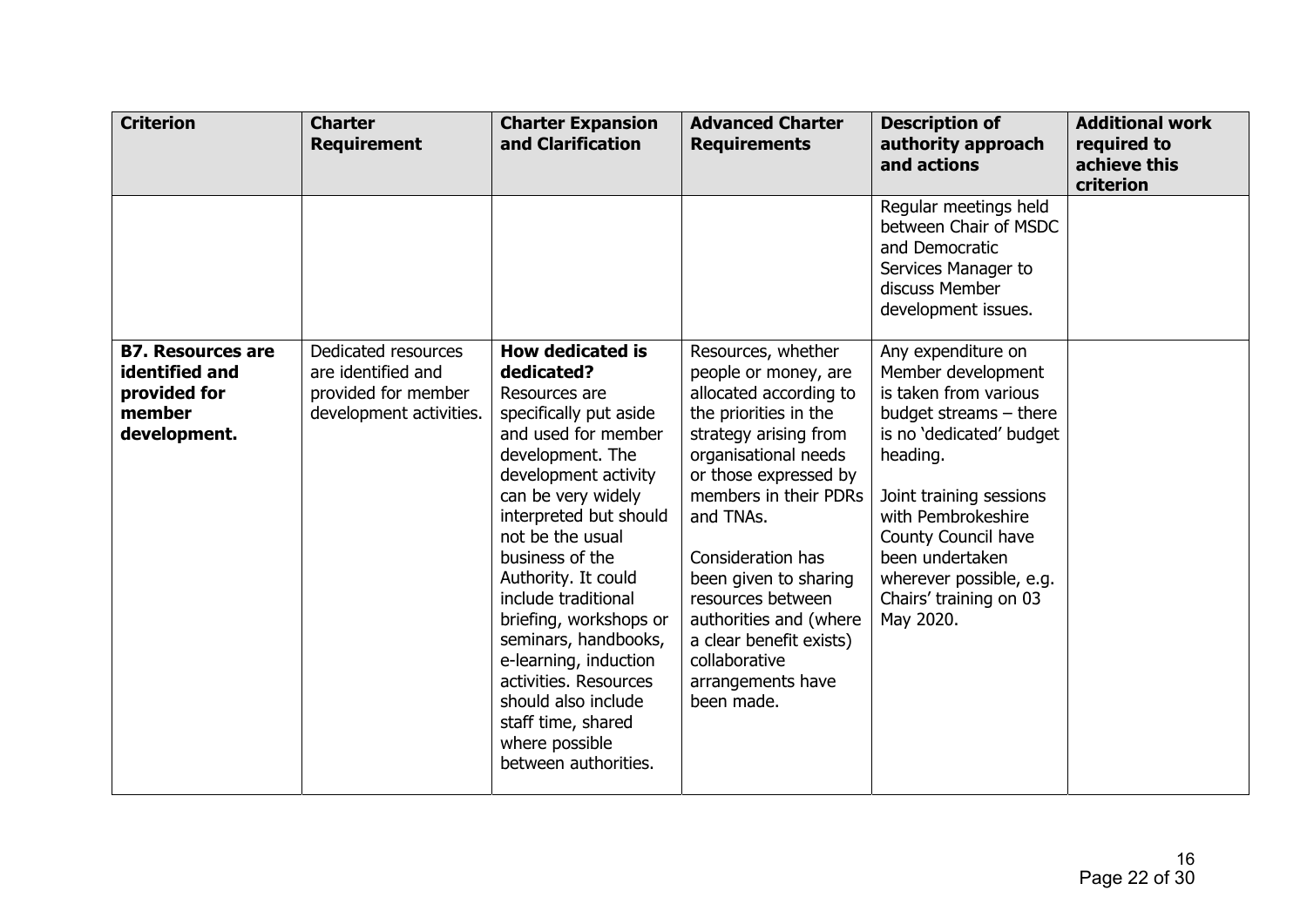| <b>Criterion</b>                                                                           | <b>Charter</b><br><b>Requirement</b>                                                                                                                                                         | <b>Charter Expansion</b><br>and Clarification                                                                                                                                                                                                                                                                                              | <b>Advanced Charter</b><br><b>Requirements</b>                                                                 | <b>Description of</b><br>authority approach<br>and actions                                                                                                                                                                                                                                                                                                                                                                                                                                                                | <b>Additional work</b><br>required to<br>achieve this<br>criterion |
|--------------------------------------------------------------------------------------------|----------------------------------------------------------------------------------------------------------------------------------------------------------------------------------------------|--------------------------------------------------------------------------------------------------------------------------------------------------------------------------------------------------------------------------------------------------------------------------------------------------------------------------------------------|----------------------------------------------------------------------------------------------------------------|---------------------------------------------------------------------------------------------------------------------------------------------------------------------------------------------------------------------------------------------------------------------------------------------------------------------------------------------------------------------------------------------------------------------------------------------------------------------------------------------------------------------------|--------------------------------------------------------------------|
| <b>B8. Members are</b><br>offered the<br>opportunity to be<br>mentored by<br>member peers. | The authority is<br>exploring the needs of<br>members to be<br>mentored. Any<br>member who has<br>requested a mentor is<br>provided with one.<br>Mentors are trained in<br>mentoring skills. | The authority is<br>speaking to members<br>about the concept and<br>benefits of mentoring<br>to gauge interest.<br>Mentoring might<br>include member to<br>member or working<br>with member or officer<br>"buddies".<br>The authority should<br>be exploring the need<br>to provide Leadership<br>mentoring for the<br>Chair if requested. | The authority has a<br>mentoring strategy to<br>support the needs of<br>members who have<br>requested mentors. | Draft Buddying Scheme<br>agreed by MSDC on 31<br>July 2019. Scheme<br>being trialled by newly<br>appointed Welsh<br><b>Government Members</b><br>(3) and current WG<br>Members.<br>Chair has undertaken<br>1:1 with her Buddy and<br>longer established WG<br>Members held a<br>session with newer<br>Members on 6<br>December 2019 to<br>discuss progress and<br>exchange ideas.<br>Evaluation form drafted<br>in order to learn from<br>pilot scheme, with a<br>view to rolling out to all<br>new Members in<br>future. |                                                                    |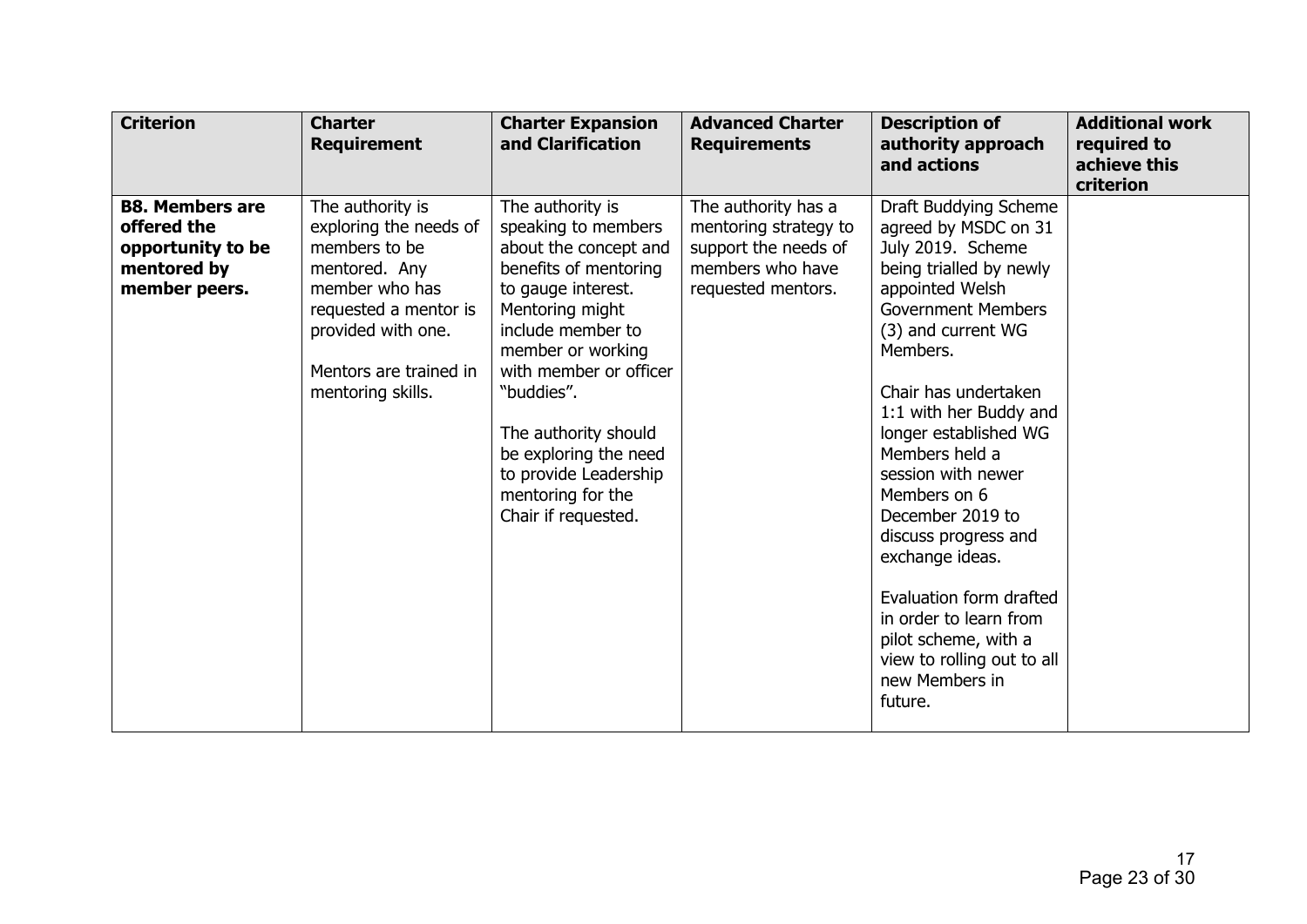| <b>C. Member Support</b>                                                      |                                                                                                                                                                 |                                                                                        |                                                                 |                                                                                                                                                                                                                                                                                                                                         |  |
|-------------------------------------------------------------------------------|-----------------------------------------------------------------------------------------------------------------------------------------------------------------|----------------------------------------------------------------------------------------|-----------------------------------------------------------------|-----------------------------------------------------------------------------------------------------------------------------------------------------------------------------------------------------------------------------------------------------------------------------------------------------------------------------------------|--|
| <b>C1. Officer support</b><br>is provided for all<br>the member<br>functions. | Every member,<br>committee, panel,<br>forum etc. has officer<br>support provided.<br>The nature of the<br>support has been<br>clearly articulated to<br>members | Officer support should<br>be provided for every<br>authority meeting and<br>committee. | Members are satisfied<br>with the level of<br>support provided. | Officer support already<br>provided. Members<br>regularly ask for<br>assistance with minor<br>matters.<br>Member workshop held<br>in June 2018 to gauge<br>whether or not<br>Members needed any<br>further support.<br>Twelve out of the<br>eighteen Members<br>attended the<br>workshop.                                               |  |
|                                                                               |                                                                                                                                                                 |                                                                                        |                                                                 | Due to Government<br>guidance and<br>Regulations, virtual<br>meetings have been<br>held since March 2020.<br>Training sessions were<br>provided for all<br>Members in order to<br>familiarise themselves<br>with the virtual<br>meeting platform being<br>used and prior to<br>virtual<br>Authority/Committee<br>meetings taking place. |  |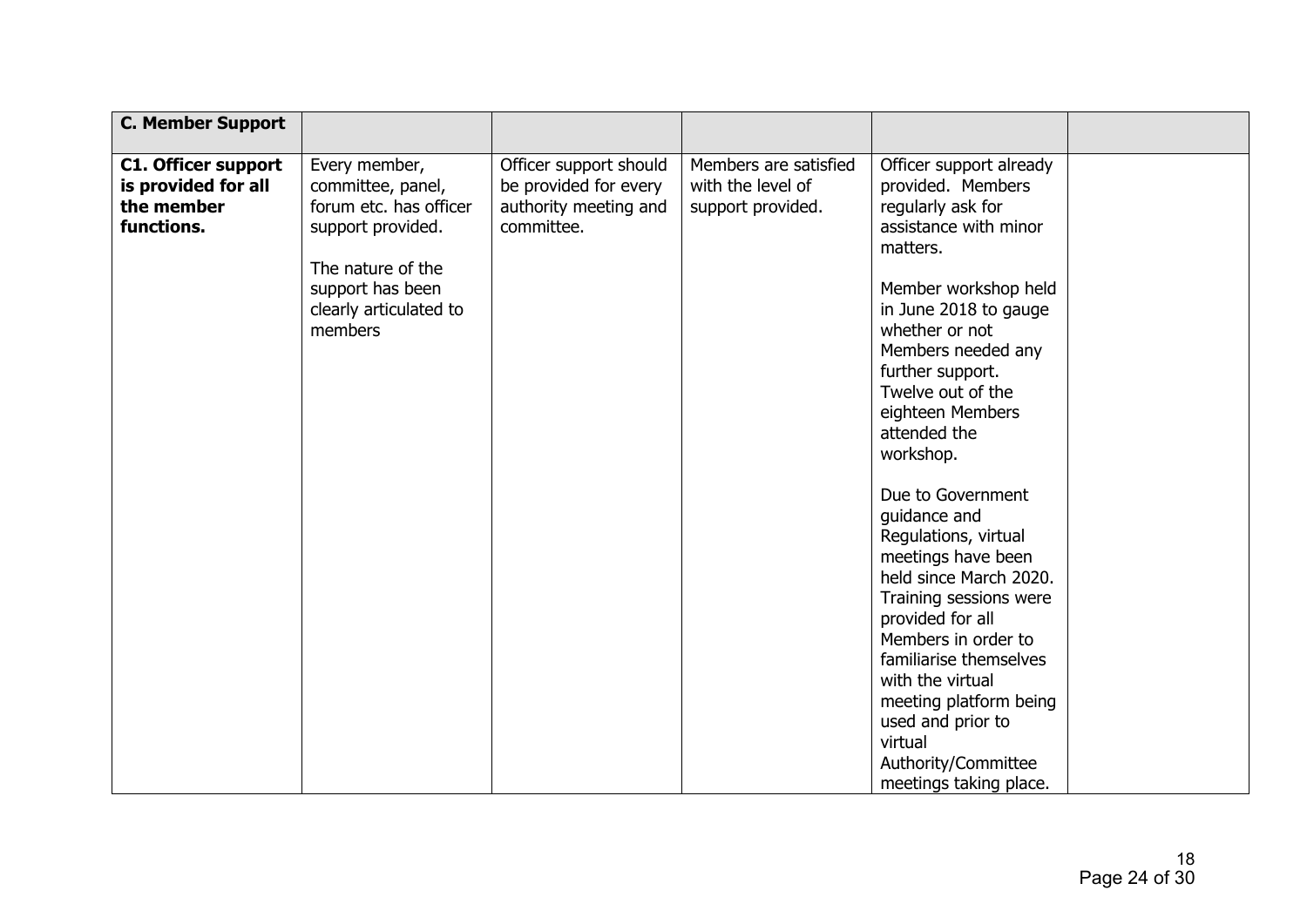|                                                                                                                                                                                            |                                                                                                                                                                                                          |                                                                                                                                                                                                                                                                                                                                                                                                                                                                                                      |                                                                                                                                                                                                                                                                                                                                                           | Three training sessions<br>were commissioned<br>from a former BBC<br>presenter on how best<br>to present oneself and<br>behave at virtual<br>meetings and a<br>guidance document<br>was also produced to<br>that effect.                                                                                                                                                                                                        |                                                                                                   |
|--------------------------------------------------------------------------------------------------------------------------------------------------------------------------------------------|----------------------------------------------------------------------------------------------------------------------------------------------------------------------------------------------------------|------------------------------------------------------------------------------------------------------------------------------------------------------------------------------------------------------------------------------------------------------------------------------------------------------------------------------------------------------------------------------------------------------------------------------------------------------------------------------------------------------|-----------------------------------------------------------------------------------------------------------------------------------------------------------------------------------------------------------------------------------------------------------------------------------------------------------------------------------------------------------|---------------------------------------------------------------------------------------------------------------------------------------------------------------------------------------------------------------------------------------------------------------------------------------------------------------------------------------------------------------------------------------------------------------------------------|---------------------------------------------------------------------------------------------------|
| <b>C2. Arrangements</b><br>made for the<br>business of the<br><b>Authority are</b><br>flexible and enable<br>members to<br>participate fully<br>regardless of<br>personal<br>circumstances | A review of the<br>arrangements for<br>authority business has<br>taken place and as a<br>result, meeting times,<br>arrangements and<br>venues reflect the<br>needs of members as<br>closely as possible. | Authorities should<br>undertake a review at<br>least once every term,<br>preferably shortly after<br>the new Authority is<br>established which at<br>least measures<br>whether daytime or<br>evenings are preferred<br>and if particular times<br>cause problems for<br>individual members.<br>Individual committees<br>should be able to<br>define what is<br>convenient for<br>members of that<br>committee. What<br>should be<br>demonstrated is an<br>awareness of the<br>restrictions placed on | The authority can<br>demonstrate that it<br>knows the<br>requirements of its<br>current members and<br>has met them, i.e.<br>meetings are arranged<br>to suit the<br>convenience of the<br>majority of members<br>expected to attend the<br>meeting. Special<br>arrangements are<br>made for those<br>members who have<br>special access<br>requirements. | Member survey<br>undertaken in 2013.<br>Member workshop held<br>in June 2018 to gauge<br>whether or not<br>Members needed any<br>further support.<br>Twelve out of the<br>eighteen Members<br>attended the<br>workshop.<br>Wheelchair accessible<br>minibus has been hired<br>in the past for site<br>inspections and study<br>tour day. Wheelchair<br>accessible minibus now<br>on Authority fleet and a<br>number of officers | Arrangements are in<br>hand to undertake a<br>new survey during<br>the current financial<br>year. |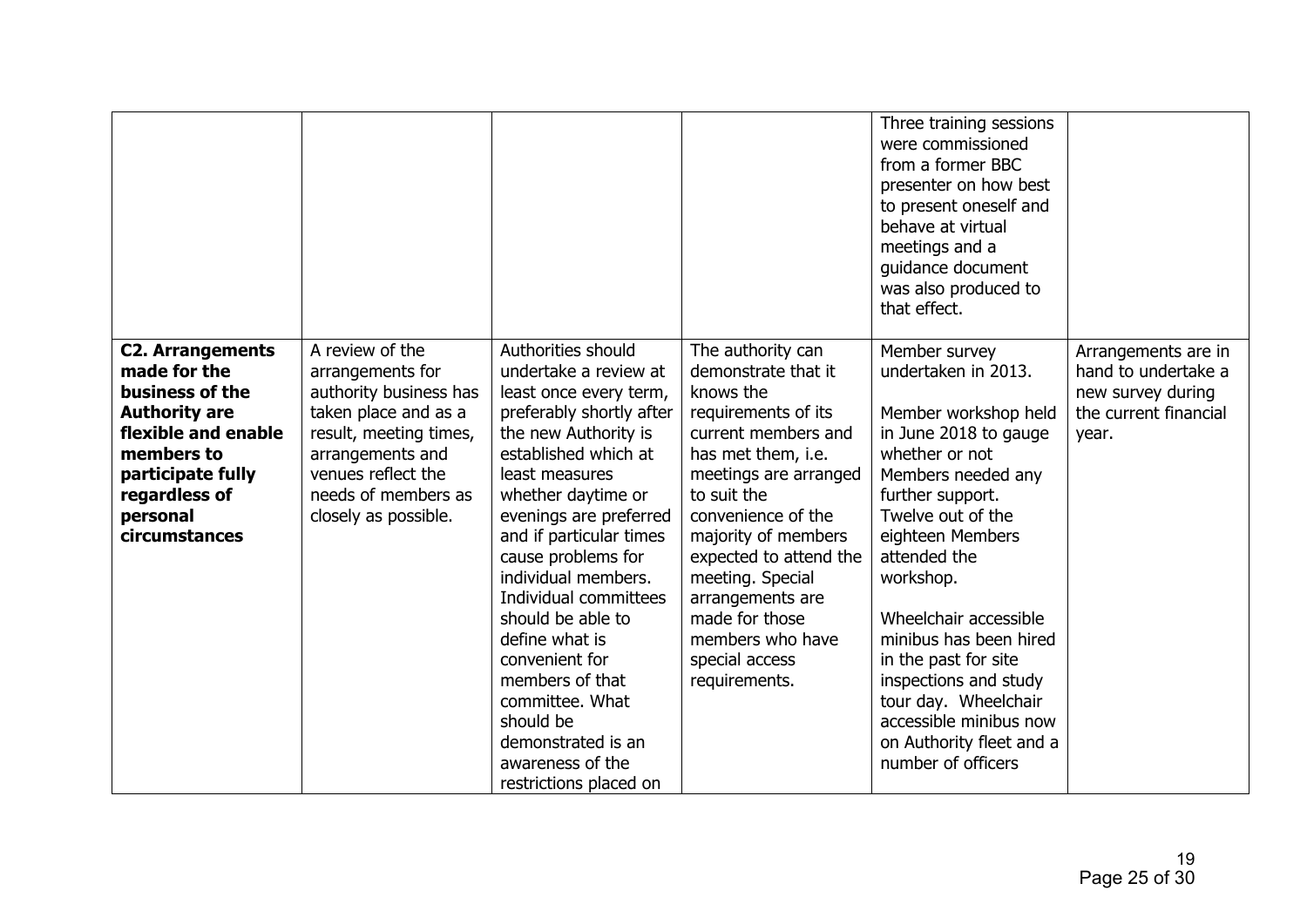|                                               |                                                                                                   | members by holding<br>meetings at certain<br>times and some<br>evidence of flexibility<br>in meeting<br>arrangements as a<br>result.                                                                                                                     |                                                                    | have been specifically<br>trained to drive it.<br><b>Review of Committees</b><br>undertaken.<br>Joint Scrutiny<br>Committee with<br>Snowdonia NPA held in<br>2015 when video<br>conferencing and<br>simultaneous<br>translation facilities<br>were used to facilitate<br>matters. |                                                                                |
|-----------------------------------------------|---------------------------------------------------------------------------------------------------|----------------------------------------------------------------------------------------------------------------------------------------------------------------------------------------------------------------------------------------------------------|--------------------------------------------------------------------|-----------------------------------------------------------------------------------------------------------------------------------------------------------------------------------------------------------------------------------------------------------------------------------|--------------------------------------------------------------------------------|
| <b>C3. Personal</b><br>support for<br>members | Members are provided<br>with access to<br>guidance on their<br>rights and benefits as<br>members. | Members are provided<br>with general advice on<br>what might be<br>described as<br>'employment' rights<br>and benefits relating<br>to their role as<br>Members. This<br>includes member<br>salaries, family<br>absence, allowances,<br>tax and benefits. | Members report that<br>this information and<br>advice is adequate. | Members are informed<br>of their benefits at<br>induction.<br>Code of Conduct<br>training has been<br>provided annually.<br>Travel claims are sent<br>electronically to each<br>Member every month<br>for confirmation and/or<br>amendment.                                       | Details to be<br>reviewed/updated for<br>forthcoming intake of<br>new Members. |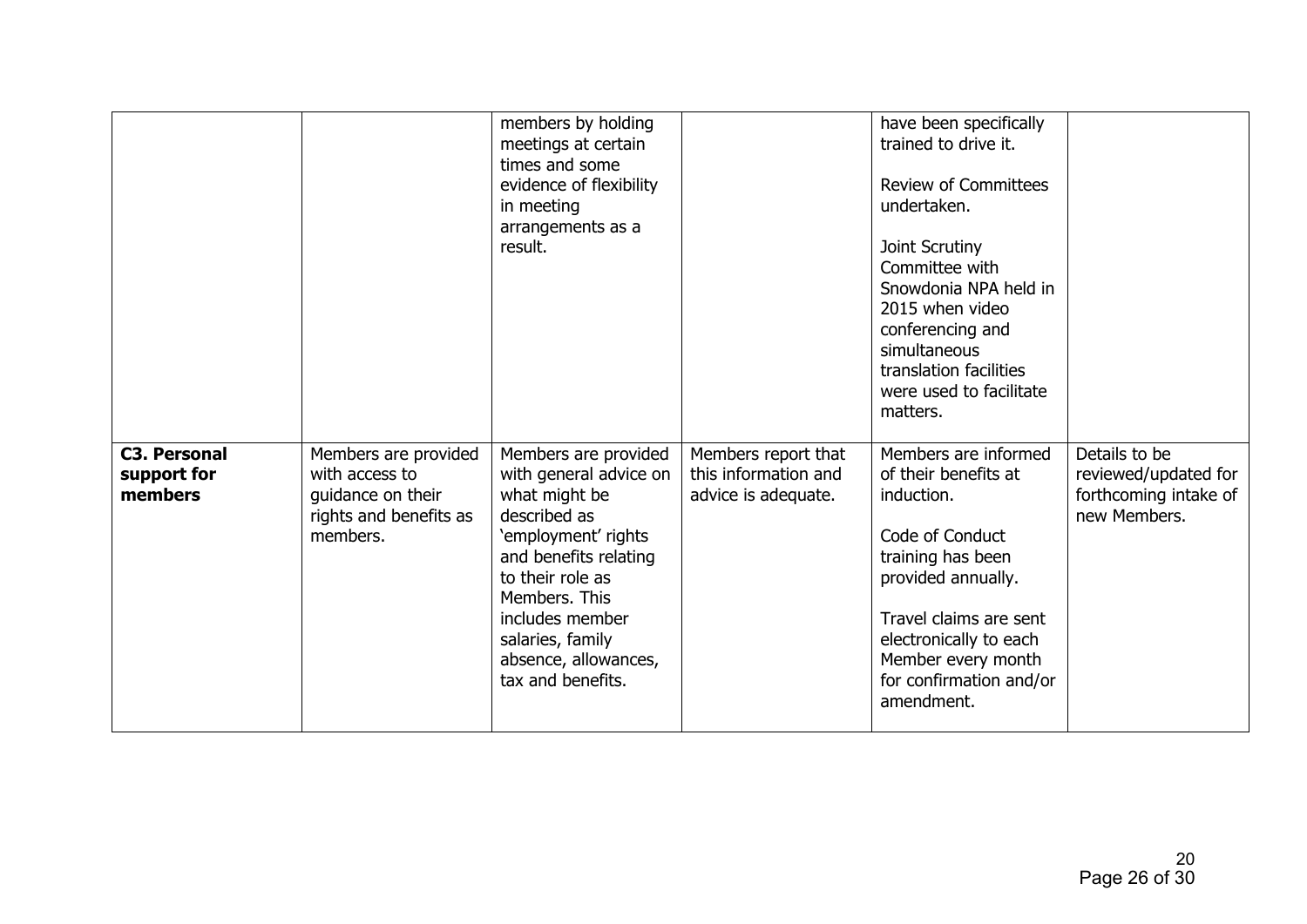| <b>D. Member</b><br><b>Facilities</b>                                     |                                                                                                                                                                                                                               |                                                                                                                                                                                                                                                                                                                                       |                                                                                                                      |                                                                                                                                                                                                                                                                                             |  |
|---------------------------------------------------------------------------|-------------------------------------------------------------------------------------------------------------------------------------------------------------------------------------------------------------------------------|---------------------------------------------------------------------------------------------------------------------------------------------------------------------------------------------------------------------------------------------------------------------------------------------------------------------------------------|----------------------------------------------------------------------------------------------------------------------|---------------------------------------------------------------------------------------------------------------------------------------------------------------------------------------------------------------------------------------------------------------------------------------------|--|
| <b>D1. All members</b><br>are provided with<br>adequate access to<br>ICT. | Members have<br>access to the<br>equipment, or<br>connectivity<br>required to<br>undertake their<br>role.<br>Basic training is<br>provided in its use<br>and IT support is<br>available.                                      | Members are provided<br>with equipment for<br>their individual use to<br>undertake Authority<br>business.<br>They are shown how<br>to use the equipment<br>and software.<br>They are able to have<br>assistance if they are<br>experiencing problems                                                                                  | Members are<br>routinely using the<br>provisions required<br>for level one and<br>report that this is<br>sufficient. | IT support is available<br>on request and one<br>Member has been<br>provided with a tablet,<br>whilst another has<br>been provided with a<br>laptop to enable them<br>to undertake their role.<br>All Members are<br>offered electronic<br>papers, although some<br>still prefer hard copy. |  |
|                                                                           | Members are<br>supported in<br>remote working<br>through the use of<br>remote access<br>codes and Skype<br>etc. as required.<br>Members are able<br>to communicate<br>with the Authority<br>and the public<br>electronically. | with using the<br>equipment or it is<br>faulty.<br>Members are advised<br>on the use of mobile<br>communications and<br>digital and social<br>media and have<br>access to relevant<br>social media sites,<br>discussion fora and<br>communities of<br>practice such as is<br>required to undertake<br>their role on the<br>Authority. |                                                                                                                      | There is a good<br>internet connection in<br>the Meeting Room for<br>those who receive<br>electronic agendas.<br>Most Members use<br>their own equipment<br>although support is<br>available should<br>Members need to<br>purchase new<br>equipment.<br>Telephone<br>conferencing and       |  |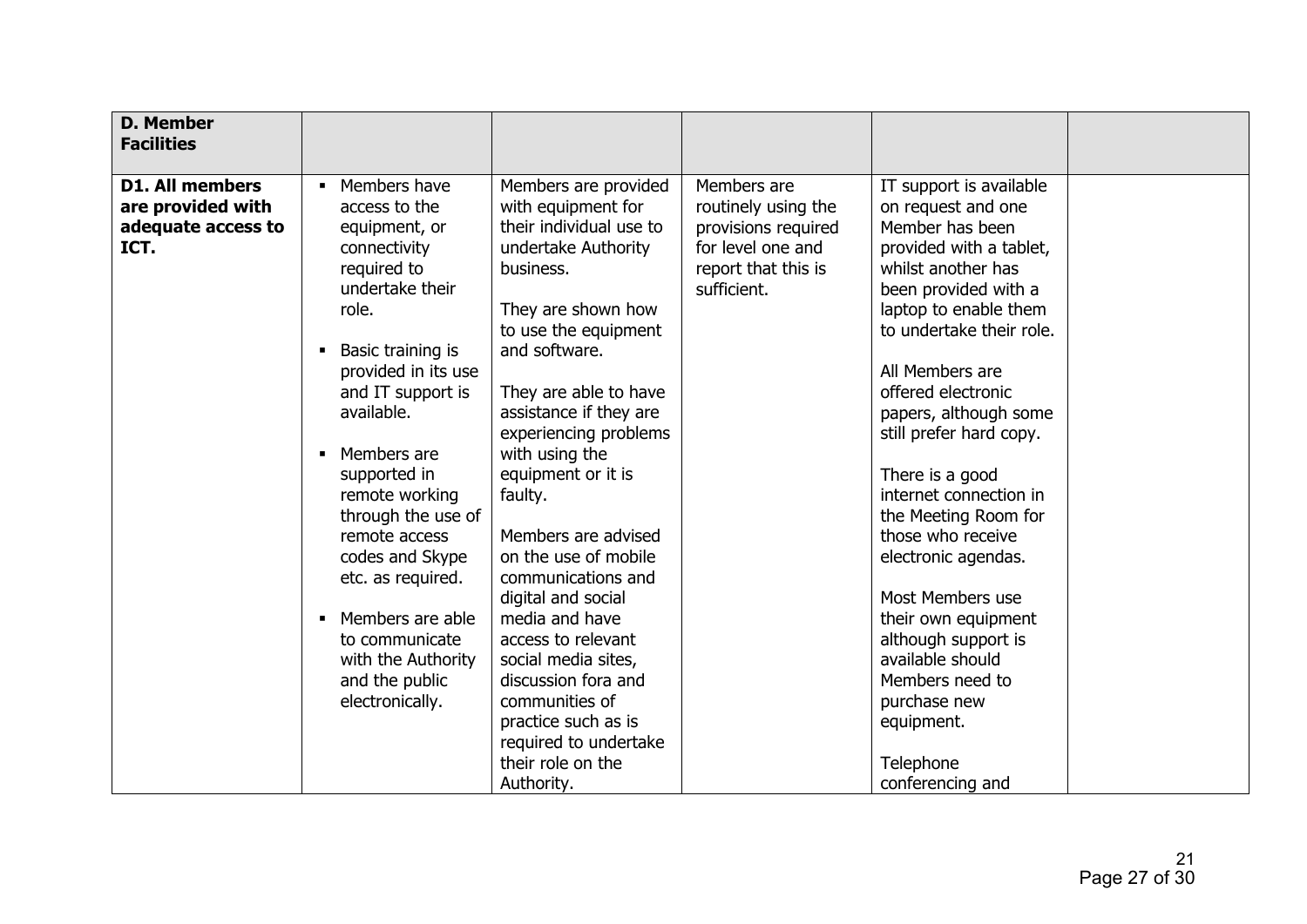| All Authority agendas<br>and meeting papers<br>are provided<br>electronically. | Skype facilities are<br>available to Members<br>on request. One<br>Member used the<br>teleconference facility<br>to join the Personnel<br>Committee from France<br>in the past. |  |
|--------------------------------------------------------------------------------|---------------------------------------------------------------------------------------------------------------------------------------------------------------------------------|--|
|                                                                                | All Members have an<br>official email address,<br>which forwards emails<br>to their home address<br>on request. Some<br>access their email via<br>Outlook Web Access.           |  |
|                                                                                | One Member trained<br>on WebRecruit - HR<br>application process.<br>Demonstration given<br>on Planning Portal.                                                                  |  |
|                                                                                | All Members given<br>training on use of the<br>virtual meeting<br>platform in advance of<br>convening virtual<br>meetings of the<br>Authority and its<br>Committees.            |  |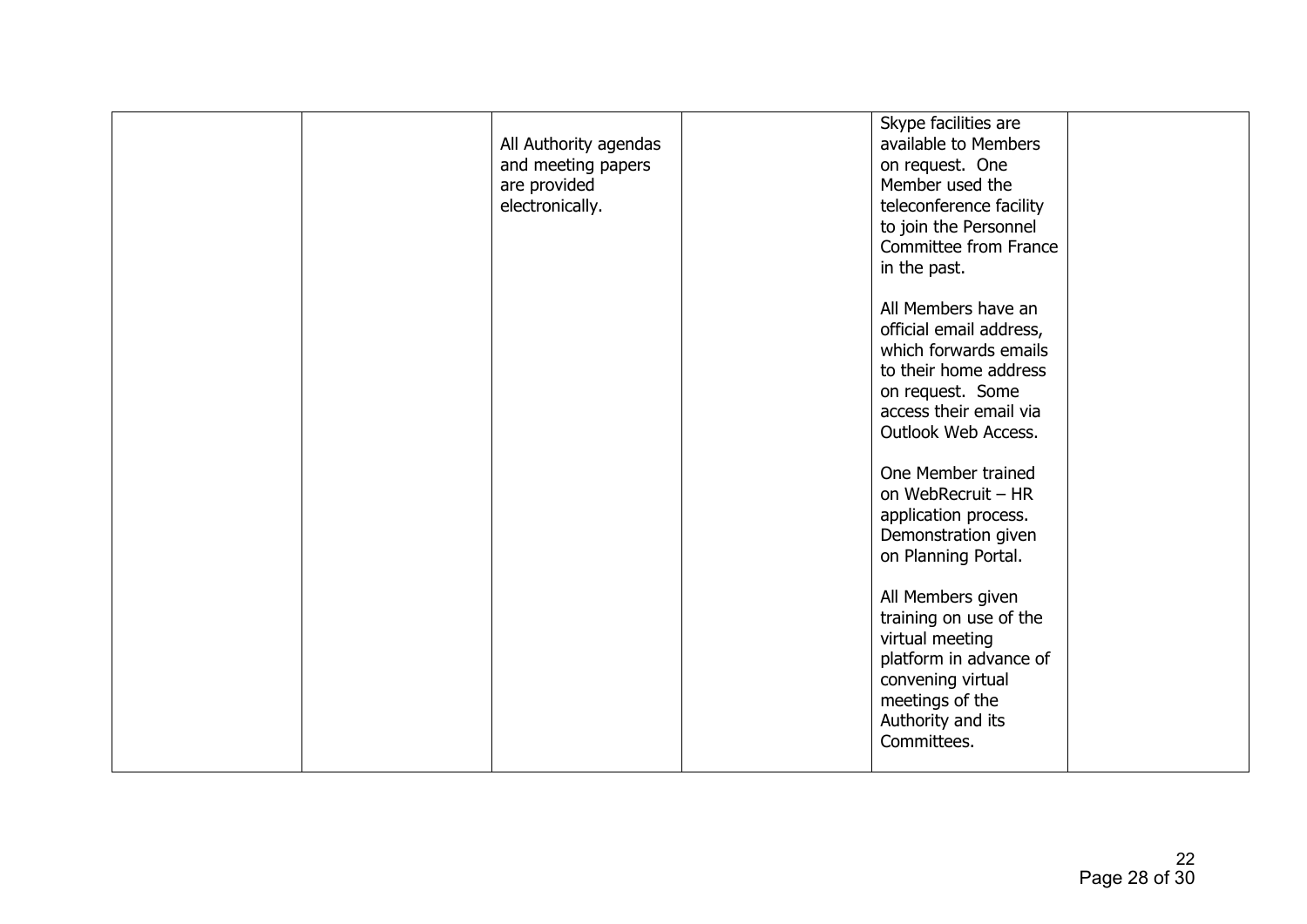| <b>D2. Information</b><br>resources are<br>provided                                | A central collection of<br>information dedicated<br>to member needs is<br>provided as part of the<br>information and<br>research support<br>available to members. | An up to date and<br>regularly revised<br>collection of<br>information resources<br>is available specifically<br>for members.<br>This contains agendas,<br>minutes, training<br>opportunities, links to<br>web resources and<br>access to performance<br>data.<br>Members are informed<br>about the information<br>that is available. | Members routinely use<br>the provisions required<br>for level one and<br>report that this is<br>sufficient.<br>Good practice might<br>include an interactive<br>portal dedicated to<br>members. | Members' Handbook<br>supplied on CD when<br>they join the Authority.<br>Performance data<br>reported quarterly to<br>Members via Audit and<br><b>Corporate Services</b><br>Review Committee and<br><b>Operational Review</b><br>Committee. RAG (Red,<br>Amber, Green) system<br>used in reporting<br>performance, with<br>dialogue given on any<br>variations.<br>Progress on the<br>Parcnet (intranet)<br>portal for Members has<br>been delayed due to<br>the IT workload being<br>diverted to enable<br>home working and<br>virtual meetings to take<br>place. |                                                                             |
|------------------------------------------------------------------------------------|-------------------------------------------------------------------------------------------------------------------------------------------------------------------|---------------------------------------------------------------------------------------------------------------------------------------------------------------------------------------------------------------------------------------------------------------------------------------------------------------------------------------|-------------------------------------------------------------------------------------------------------------------------------------------------------------------------------------------------|-------------------------------------------------------------------------------------------------------------------------------------------------------------------------------------------------------------------------------------------------------------------------------------------------------------------------------------------------------------------------------------------------------------------------------------------------------------------------------------------------------------------------------------------------------------------|-----------------------------------------------------------------------------|
| <b>D3. Facilities for</b><br>members to work in<br>the Authority are<br>available. | Member needs have<br>been reviewed and<br>where required the<br>following are<br>provided:                                                                        | The needs of<br>members must have<br>been assessed.<br>Rooms must be<br>available but not                                                                                                                                                                                                                                             | Members report that<br>facilities are sufficient<br>and that their needs<br>are regularly reviewed.                                                                                             | Member workshop held<br>in June 2018 to gauge<br>whether or not<br>Members needed any<br>further support.<br>Twelve out of the                                                                                                                                                                                                                                                                                                                                                                                                                                    | Review to be<br>arranged once<br>Members are able to<br>attend HQ once more |